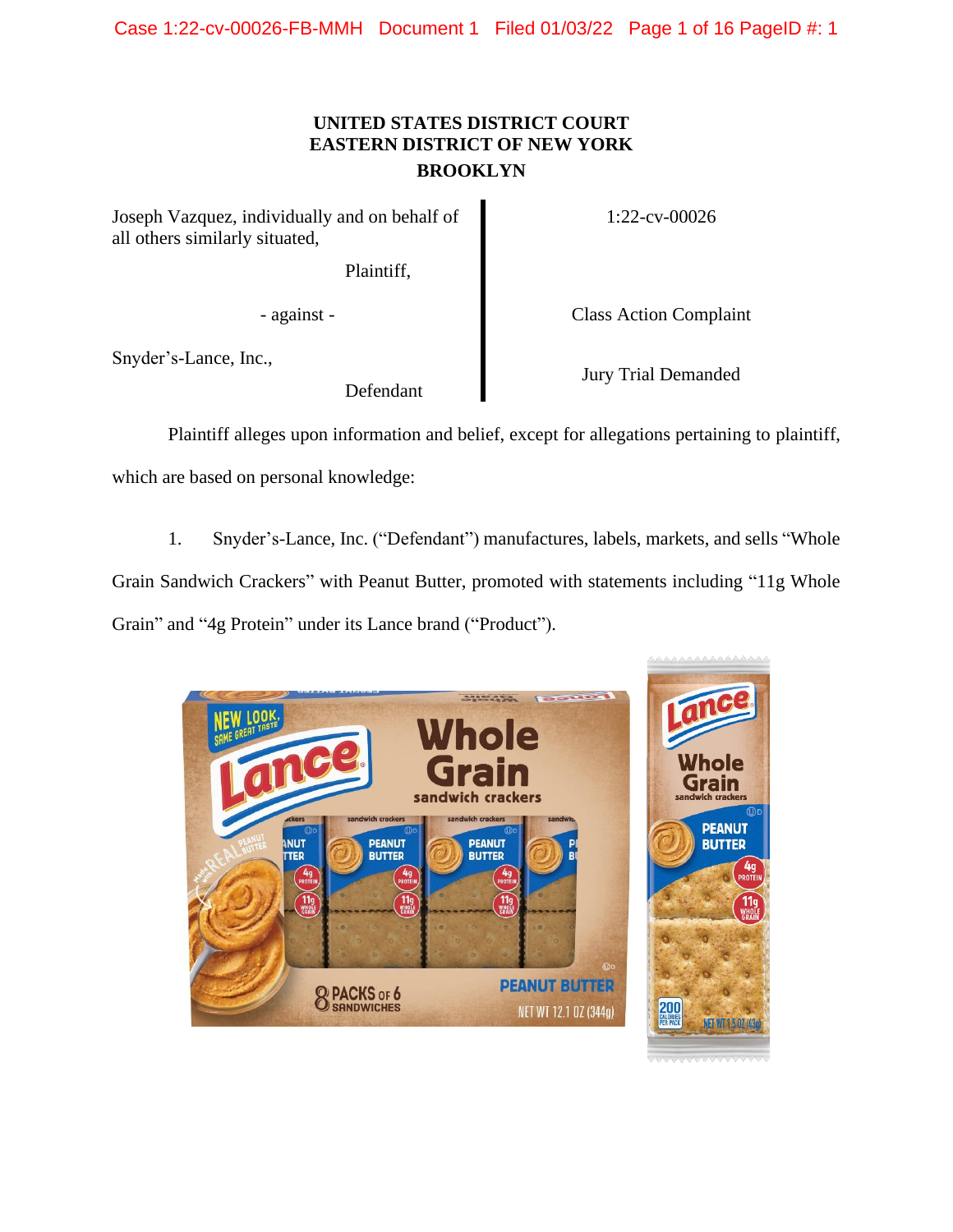## **I. CONSUMERS VALUE WHOLE GRAINS**

2. Consumers increasingly prefer whole grains to non-whole grains.

3. Whole grains are nutritionally superior to non-whole grains because they include the entire grain seed, consisting of the endosperm, bran, and germ.

4. The bran and germ contain important nutrients like fiber, vitamins, minerals, and antioxidants, such as iron, zinc, folate, magnesium, thiamin, niacin, selenium, riboflavin, manganese, copper, vitamin A, and vitamin B6.

5. In contrast, "non-whole grains" or "refined grains" have been processed to remove the bran and germ, thereby removing the fiber and most other nutrients.

6. Most refined grains are enriched, a process that adds back some of the previously removed iron and B vitamins, such as thiamin, riboflavin, niacin, and folic acid.

7. Other nutrients, including fiber, vitamin E, vitamin B6, vitamin K, magnesium, manganese, potassium, phosphorus, copper, calcium, and selenium, are not added back.

8. Where flour is made of refined grains, which only contains the endosperm and mainly starch, it is white in color ("white flour").

9. The 2015-2020 Dietary Guidelines for Americans recommend that at least half of all grains eaten be whole grains.

10. The Dietary Guidelines recommend consuming 48g of whole grains per day.

#### A. Consumers Expect Fiber From Whole Grains

11. The average person needs 28 grams of fiber per day.

12. Dietary Guidelines promote whole grains as an important source of fiber.

13. 87% of consumers try to consume more whole grains and 92% try to get more fiber.

14. Research proves that consumers seek whole grains because they want more fiber.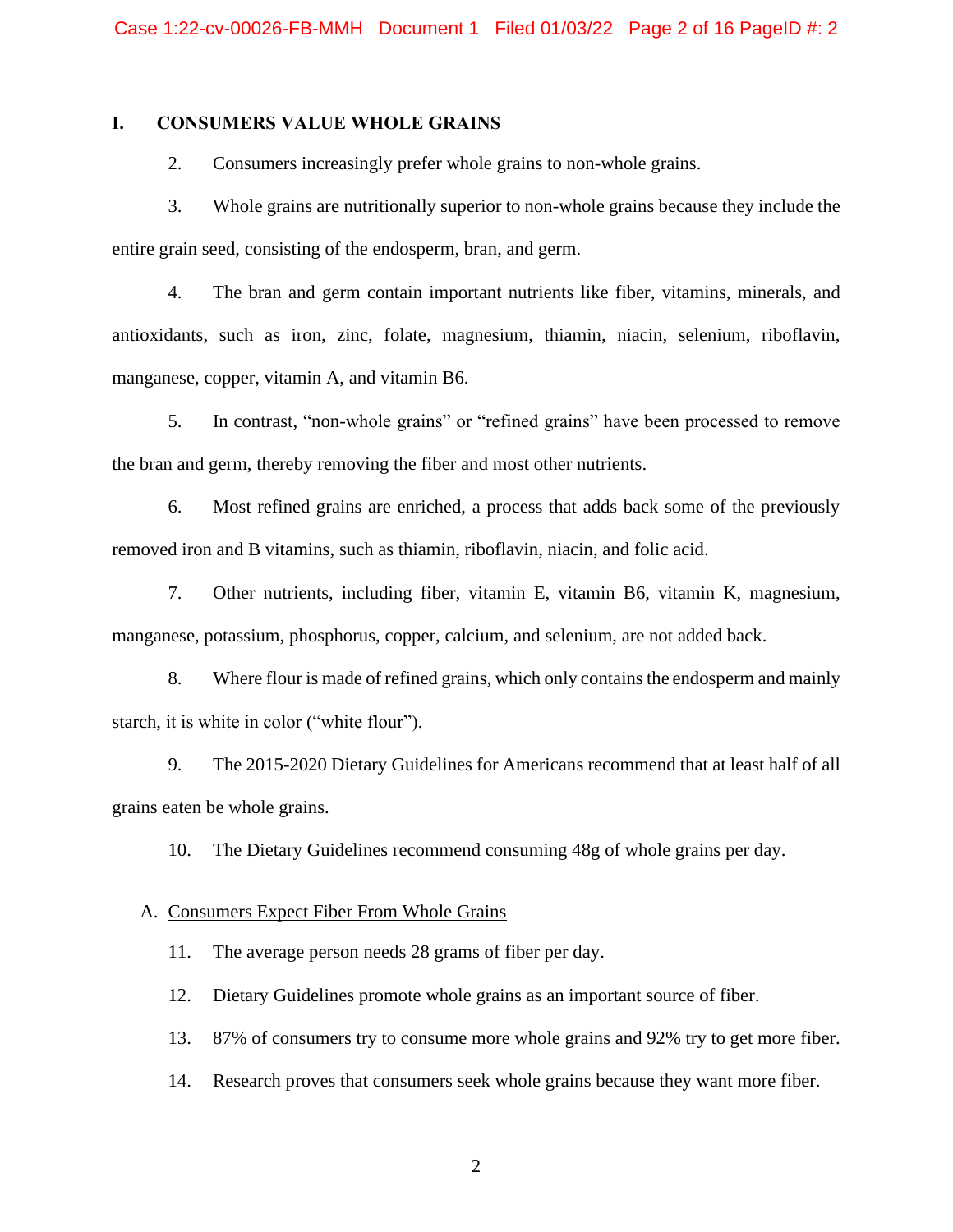#### Case 1:22-cv-00026-FB-MMH Document 1 Filed 01/03/22 Page 3 of 16 PageID #: 3

15. In surveys, more than 60% of consumers stated they want to consume more whole grains to improve their digestive health, which is reflective of a desire to increase fiber intake.

16. Almost 75% of consumers who are presented front label claims that a product is made with, or contains whole grains, will expect that food to be at least a good source of fiber – 10% of the daily value.

17. Almost 70% of consumers agree with the statement that whole grains are one of the best sources of fiber.

18. 62% of consumers agree that foods made from whole grains are one of the best sources of fiber.

19. 46% of consumers rely on foods with whole grains for their daily fiber needs.

20. Based on the proven connection with fiber, whole grain statements do more than tell consumers a product contains a type of grain ingredient.

21. At least half of consumers expect that for every gram of whole grain per serving, there will be at least a gram of fiber.

22. The survey revealed that almost half of consumers who viewed the Product's claim of 11 grams of whole grains expect it to provide at least 11 grams or more of fiber.

23. However, the Product does not contain 11 grams of fiber, but 2 grams, or 8% of the daily value, per serving, which misleads consumers.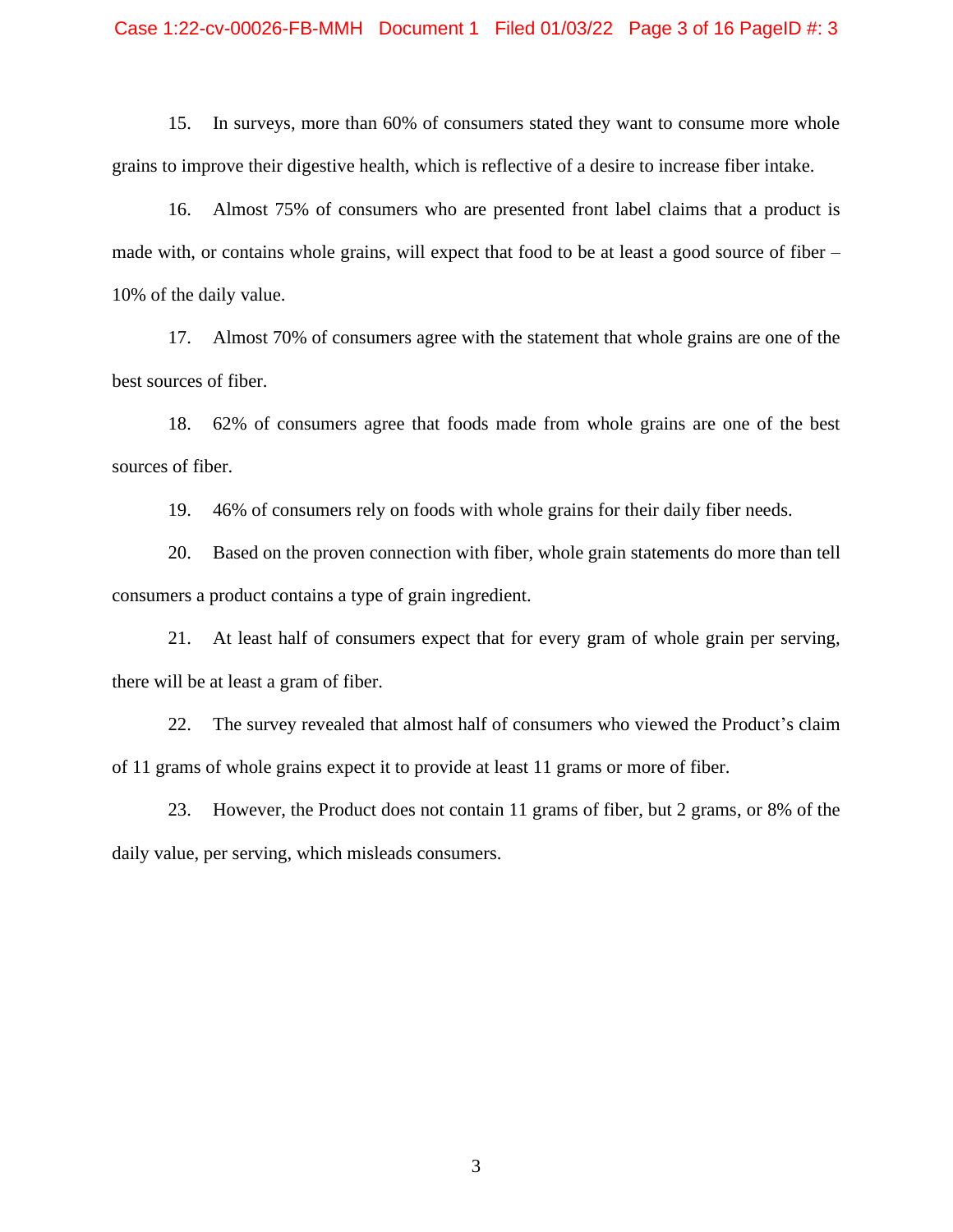| <b>Nutrition Facts</b><br><b>8 Servings Per Container</b><br>1 Pack (43g)<br><b>Serving size</b>                                                                      |     |
|-----------------------------------------------------------------------------------------------------------------------------------------------------------------------|-----|
| <b>Amount per serving</b><br>20<br>Calories                                                                                                                           |     |
| % Daily Value*<br><b>Total Fat 9g</b>                                                                                                                                 | 12% |
| Saturated Fat 2g                                                                                                                                                      | 10% |
| Trans Fat Og                                                                                                                                                          |     |
| Polyunsaturated Fat 3g                                                                                                                                                |     |
| Monounsaturated Fat 4g                                                                                                                                                |     |
| <b>Cholesterol Omg</b>                                                                                                                                                | 0%  |
| Sodium 310mg                                                                                                                                                          | 14% |
| <b>Total Carbohydrate 19g</b>                                                                                                                                         | 7%  |
| Dietary Fiber 2g                                                                                                                                                      | 8%  |
| <b>Total Sugars 5g</b>                                                                                                                                                |     |
| Incl. 5g Added Sugars                                                                                                                                                 | 10% |
| <b>Protein 4g</b>                                                                                                                                                     | 3%  |
| Calcium 50mg 4%<br>Vit. D 0mcg 0%<br>Iron 1.3mg 6%<br>Potassium 110mg 2%                                                                                              |     |
| The % Daily Value (DV) tells you how much nutrient<br>in a serving of food contributes to a daily diet. 2,000<br>calories a day is used for general nutrition advice. |     |

## B. Labeling Whole Grain Claims

24. The Product states, "11g WHOLE GRAIN."

25. However, this does not tell consumers the percent of the grain that is refined compared to whole.

26. The front label does not disclose the percentage of whole grains compared to the 48g whole grains the dietary guidelines recommend.

27. Even if consumers review the ingredients, listing "WHOLE WHEAT FLOUR" ahead of "ENRICHED FLOUR," this does not disclose the percent of refined and whole grains.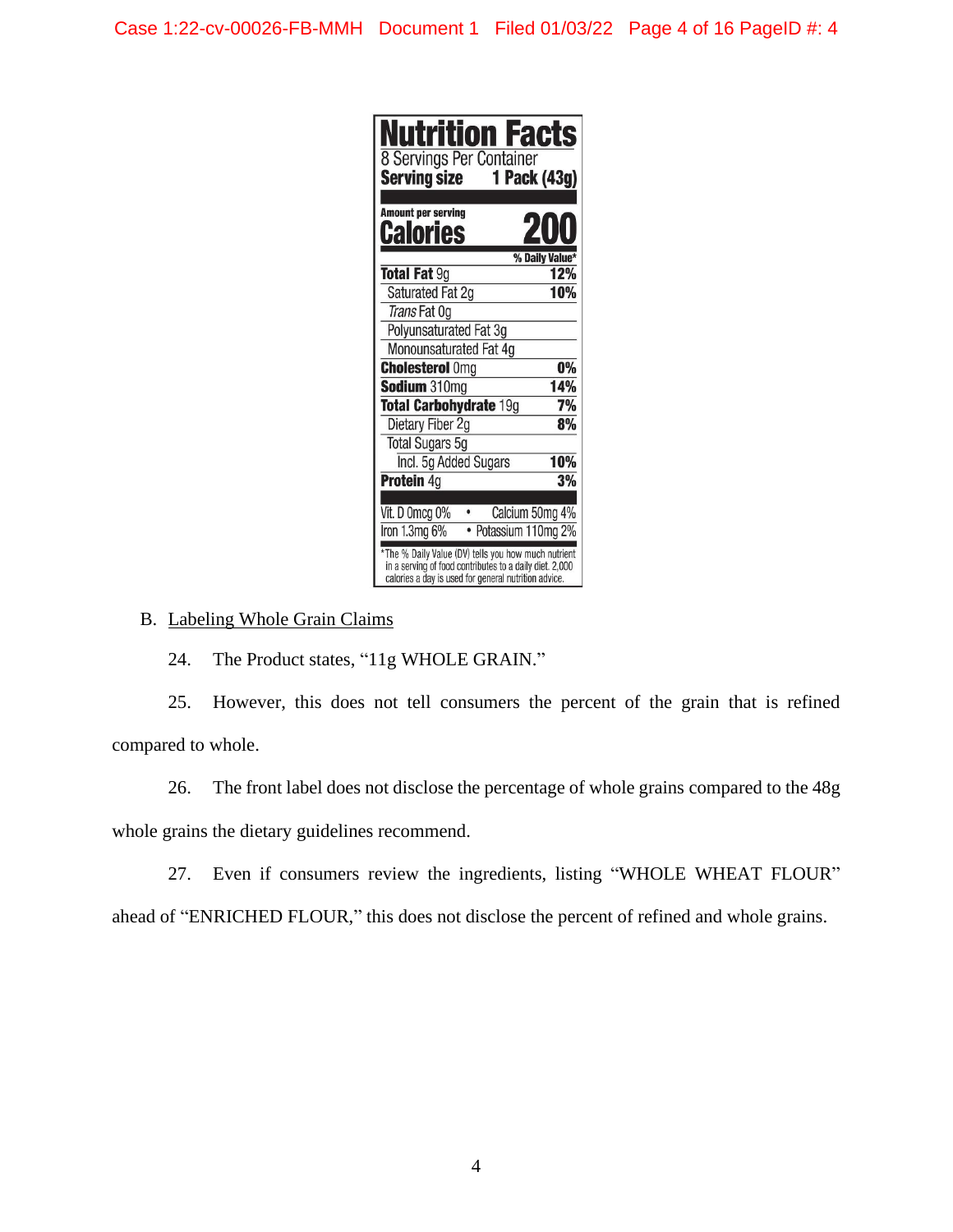**INGREDIENTS: WHOLE WHEAT FLOUR. ENRICHED** FLOUR (WHEAT FLOUR, NIACIN, REDUCED IRON THIAMINE MONONITRATE, RIBOFLAVIN, FOLIC ACID) PEANUT BUTTER (ROASTED PEANUTS), SUGAR VEGETABLE OIL (PALM, SOYBEAN AND/OR CANOLA) DEXTROSE, LEAVENING (SODIUM BICARBONATE AMMONIUM BICARBONATE, MONOCALCIUN PHOSPHATE), CORNSTARCH, SALT, SOY LECITHIN CARAMEL COLOR, WHEAT BRAN, WHEY (MILK).

**INGREDIENTS:** WHOLE WHEAT FLOUR, ENRICHED FLOUR (WHEAT FLOUR, NIACIN, REDUCED IRON, THIAMINE MONONITRATE, RIBOFLAVIN, FOLIC ACID), PEANUT BUTTER (ROASTED PEANUTS), SUGAR, VEGETABLE OIL (PALM, SOYBEAN AND/OR CANOLA), DEXTROSE, LEAVENING (SODIUM BICARBONATE, AMMONIUM BICARBONATE, MONOCALCIUM PHOSPHATE), CORNSTARCH, SALT, SOY LECITHIN, CARAMEL COLOR, WHEAT BRAN, WHEY (MILK).

28. "11g Whole Grain" does not tell consumers how much of a serving's weight is attributable to grain content, compared to the Product's refined grains and other ingredients.

29. Since refined grains are more prevalent in foods, consumers will look to products with "whole grain" claims to make up for their deficits in whole grains.

30. However, because the Product contains only a miniscule amount more of whole grain than refined grain, they will not successfully make up that deficit by consuming the Product.

31. The result is consumers unknowingly consume more of the Product to get more whole grains, even though they will end up consuming excess refined grains.

32. The FDA cautioned companies against misleading consumers as to whole grain content of foods.

33. When asked if "whole grain" means the same as "100 percent whole grain," the Food and Drug Administration ("FDA") stated that because it "has established standards of identity for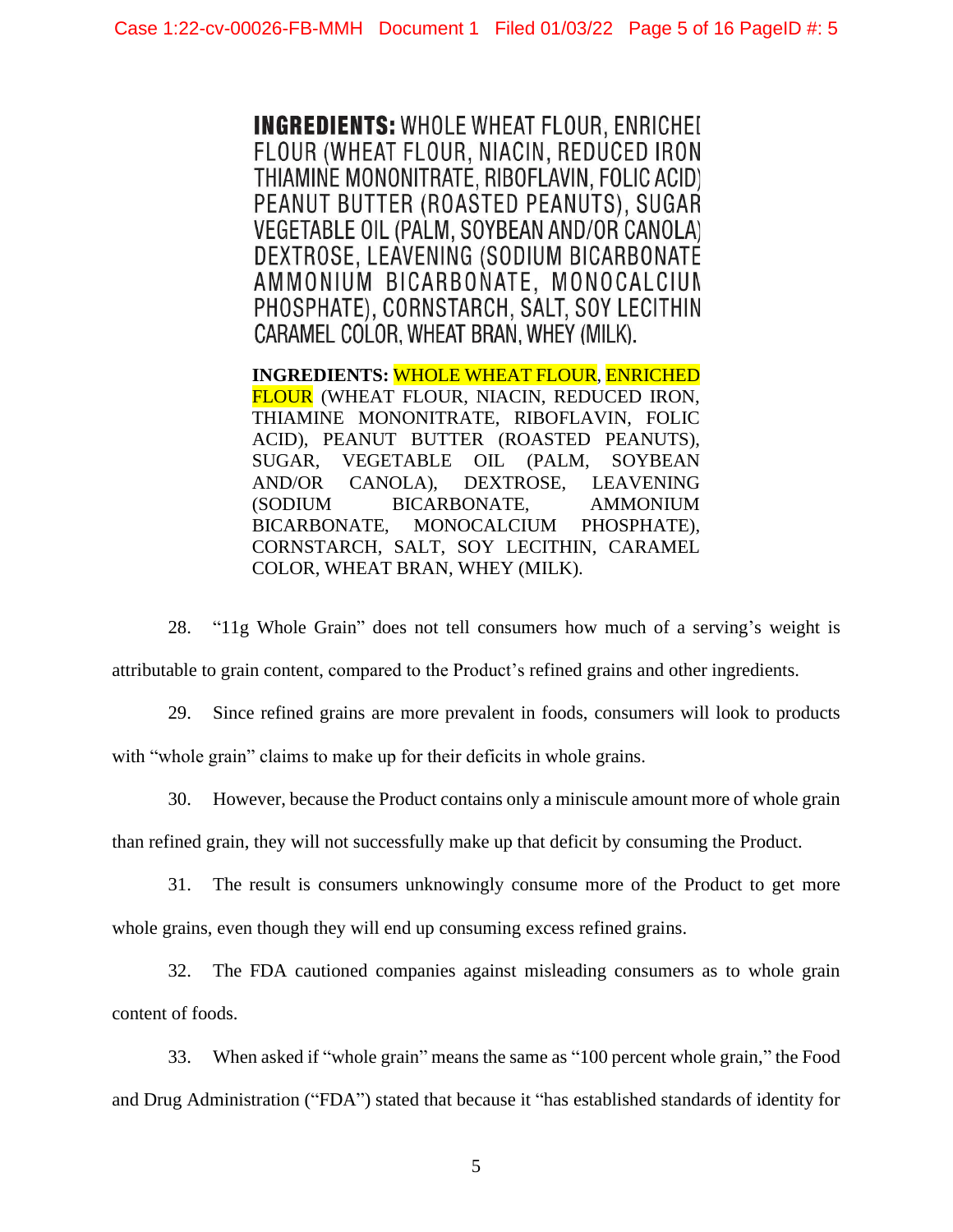#### Case 1:22-cv-00026-FB-MMH Document 1 Filed 01/03/22 Page 6 of 16 PageID #: 6

various types of cereal flours and related products in 21 CFR Part 137, including a standard of identity for 'whole wheat flour' (§ 137.200) and 'whole durum flour' (§ 137.225)," consumers are likely to expect 100% whole grains, due to their familiarity with these whole grain flours.

34. The FDA stated that, "[D]epending on the context in which a 'whole grain' statement appears on the label, it could be construed as meaning that the product is '100 percent whole grain."

35. The recommendation of the FDA was that products labeled with unqualified whole grain claims or 100% whole grain claims not contain non-whole grains.

36. The FDA has warned companies against making misleading whole grain representations in product names, such as "HiHo Deluxe WHOLE WHEAT Crackers" and "Krispy WHOLE WHEAT Saltine Crackers," where the products were not entirely whole grain.

37. The Federal Trade Commission ("FTC") agreed and recognized that "[M]any reasonable consumers will likely understand 'whole grain' [claims] to mean that all, or virtually all, of the food product is whole grain, or that all of the grain ingredients in the product are whole grains.

38. By highlighting the Product's whole grains through the statement, "WHOLE GRAIN SANDWICH CRACKERS," and "11g WHOLE GRAIN," consumers are misled to expect a greater absolute and relative amount of whole grains than they receive.

39. This is because even though the Product contains more whole grains than refined grains, the relative difference between these two flour types is very small, or insignificant.

C. Added Caramel Color Furthers Impression Product Contains More Whole Grains

40. Consumers associate darker hues in grain products with significant amounts of whole grain ingredients.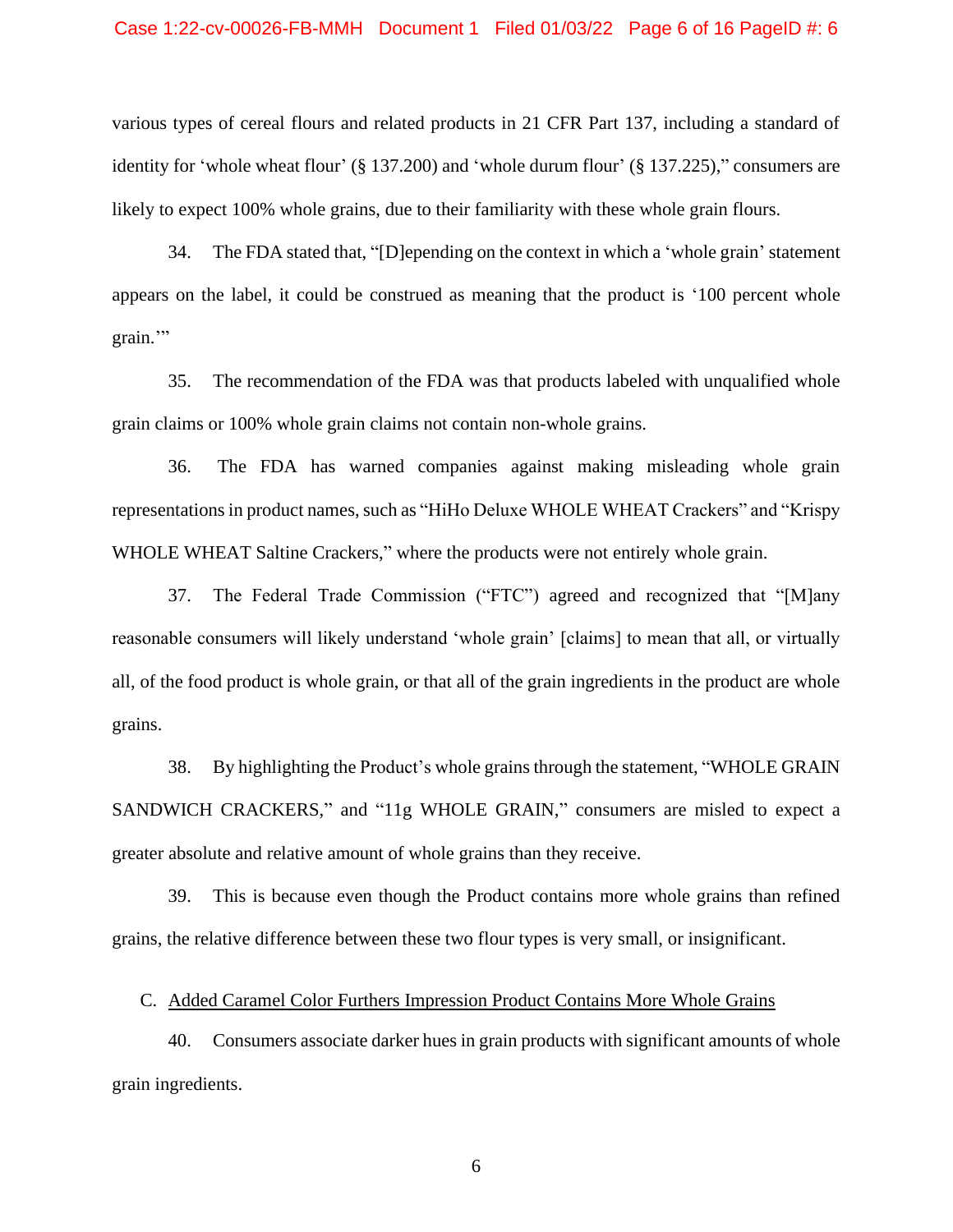41. The Product contains "CARAMEL COLOR," shown on the ingredient list.

42. The Product's color would be significantly lighter if based solely on the ratio of refined grains to whole grains.

43. This caramel color contributes to consumers getting the misleading impression the Product contains more whole grains, relative to refined grains, than it does.

#### **II. CONCLUSION**

44. The Product contains other representations which are misleading.

45. Reasonable consumers must and do rely on a company to honestly identify and describe the components, attributes, and features of a product, relative to itself and other comparable products or alternatives.

46. The value of the Product that Plaintiff purchased was materially less than its value as represented by defendant.

47. Defendant sold more of the Product and at higher prices than it would have in the absence of this misconduct, resulting in additional profits at the expense of consumers.

48. Had Plaintiff and proposed class members known the truth, they would not have bought the Product or would have paid less for it.

49. The Product is sold for a price premium compared to other similar products, for no less than \$1.49 per six cracker sandwiches, 1.5 oz (43g), a higher price than it would otherwise be sold for, absent the misleading representations and omissions.

#### Jurisdiction and Venue

50. Jurisdiction is proper pursuant to Class Action Fairness Act of 2005 ("CAFA"). 28 U.S.C. § 1332(d)(2).

51. The aggregate amount in controversy exceeds \$5 million, including any statutory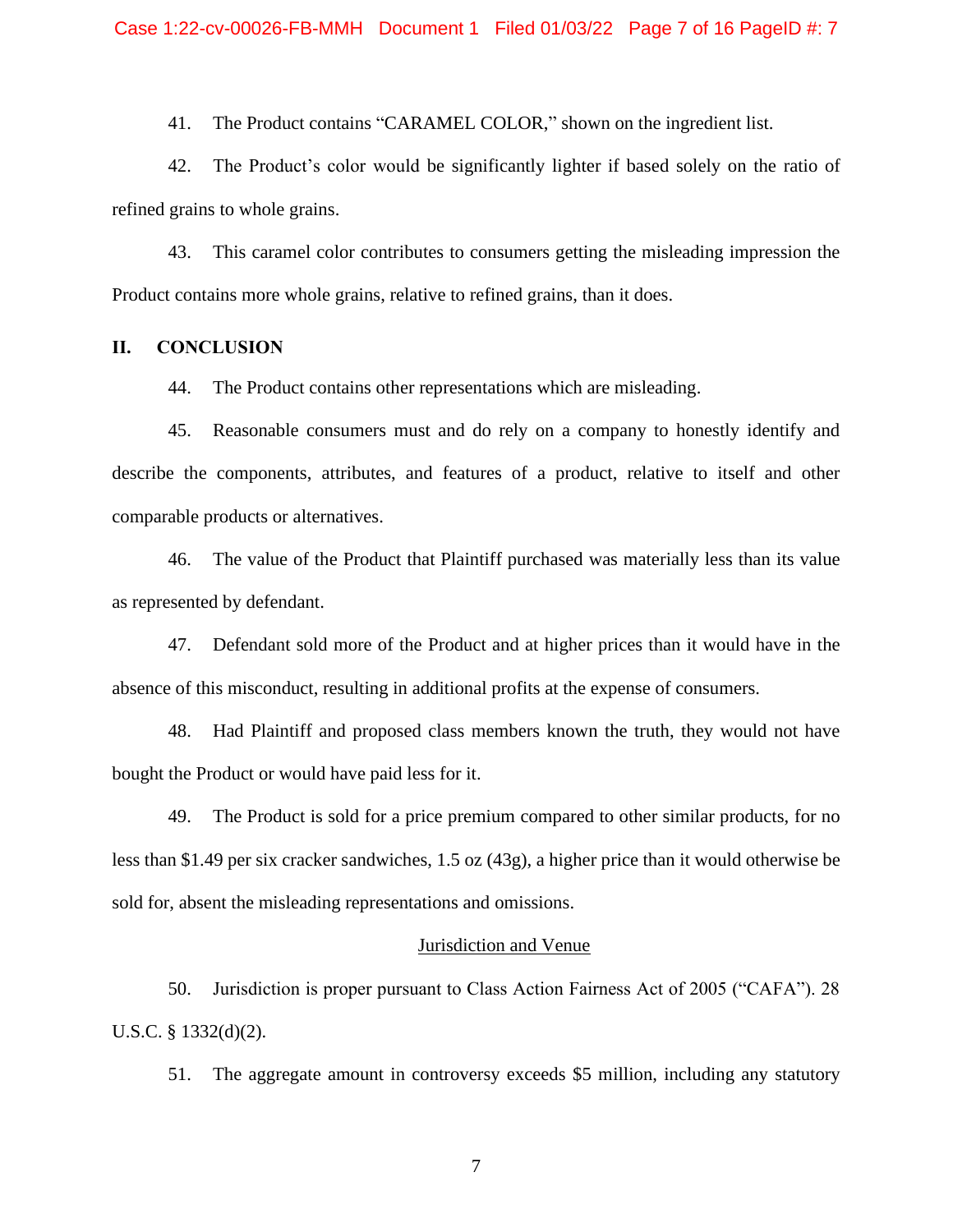damages, exclusive of interest and costs.

52. Plaintiff Joseph Vazquez is a citizen of New York.

53. Defendant Snyder's-Lance, Inc., is a North Carolina corporation with a principal place of business in Charlotte, Mecklenburg County, North Carolina

54. Defendant transacts business within this District through sale of the Product to residents via third-party retailers and the internet.

55. Venue is in this District because Plaintiff resides in this District and the actions giving rise to the claims occurred within this District.

56. Venue is in Brooklyn in this District because a substantial part of the events or omissions giving rise to the claim occurred in Queens County, i.e., Plaintiff's purchase of the Product and his awareness of the issues described here.

#### Parties

57. Plaintiff Joseph Vazquez is a citizen of Flushing, Queens County, New York.

58. Defendant Snyder's-Lance, Inc., is a North Carolina corporation with a principal place of business in Charlotte, North Carolina, Mecklenburg County.

59. Defendant is one of the largest sellers of crackers in the nation.

60. For over 100 years, consumers have relied on Defendant to sell them nutrient-rich foods, fairly priced.

61. Defendant is a large corporation, yet until recently was controlled by the founding Lance family, who did not cut corners when selling foods to consumers.

62. At some point, Defendant was sold to a multinational conglomerate, which had less of a connection to the company's origins, and its honest practices.

63. For almost a century, consumers were confident that what the Lance label said was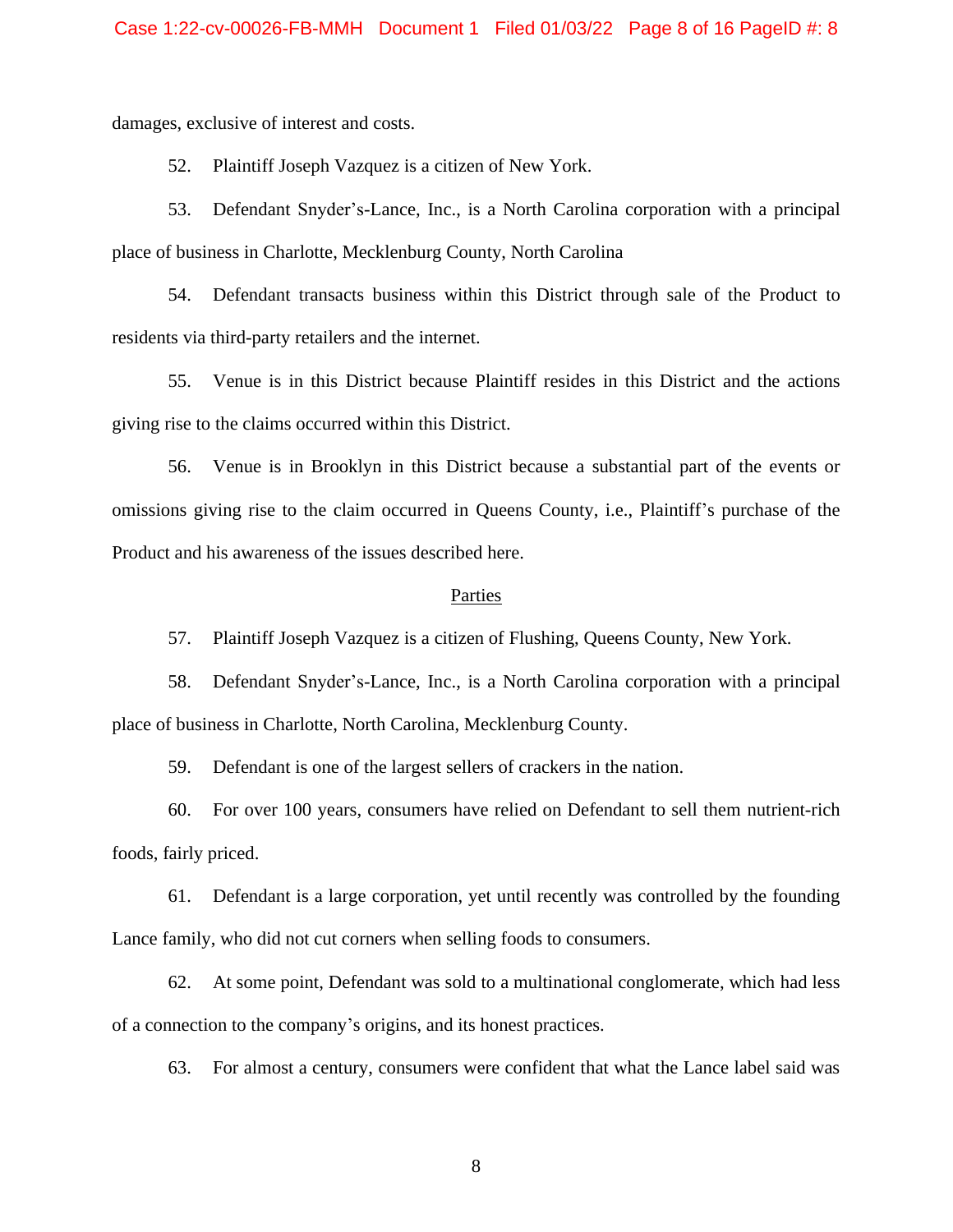to be trusted, and would be based on facts, not half-truths or misrepresentations.

64. Lance is a brand with a significant amount of goodwill, trust and equity when it comes to consumer purchasing.

65. The Product is available to consumers from third parties, including grocery stores, drug stores, big box and club stores, convenience stores, and online, throughout this District.

66. Plaintiff purchased the Product on one or more occasions within the statutes of limitations for each cause of action alleged, at stores including ShopRite, 133-11 20th Ave, Queens, NY 11356 between November and December 2021, among other times.

67. Plaintiff did not know that the Product contained only a miniscule amount more of whole grains than refined grains.

68. Plaintiff understood the front label claims of whole grains to mean the Product's grains were all whole grains, instead of almost half being refined grains.

69. Plaintiff bought the Product because he expected it contained a greater absolute and relative amount of whole grains compared to refined grains, and more fiber, than it did because that is what the representations said and implied.

70. Plaintiff relied on the words and images on the Product, on the labeling, statements, and/or claims made by Defendant in digital, print and/or social media, which accompanied the Product and separately, through any in-store marketing.

71. Plaintiff was aware of Defendant's long history of selling salted snacks, and its transparency, and honesty, through its extensive marketing and advertising.

72. Plaintiff was disappointed because the Product failed to contained a greater absolute and relative amount of whole grains compared to refined grains, and more fiber, than it did.

73. Plaintiff bought the Product at or exceeding the above-referenced price.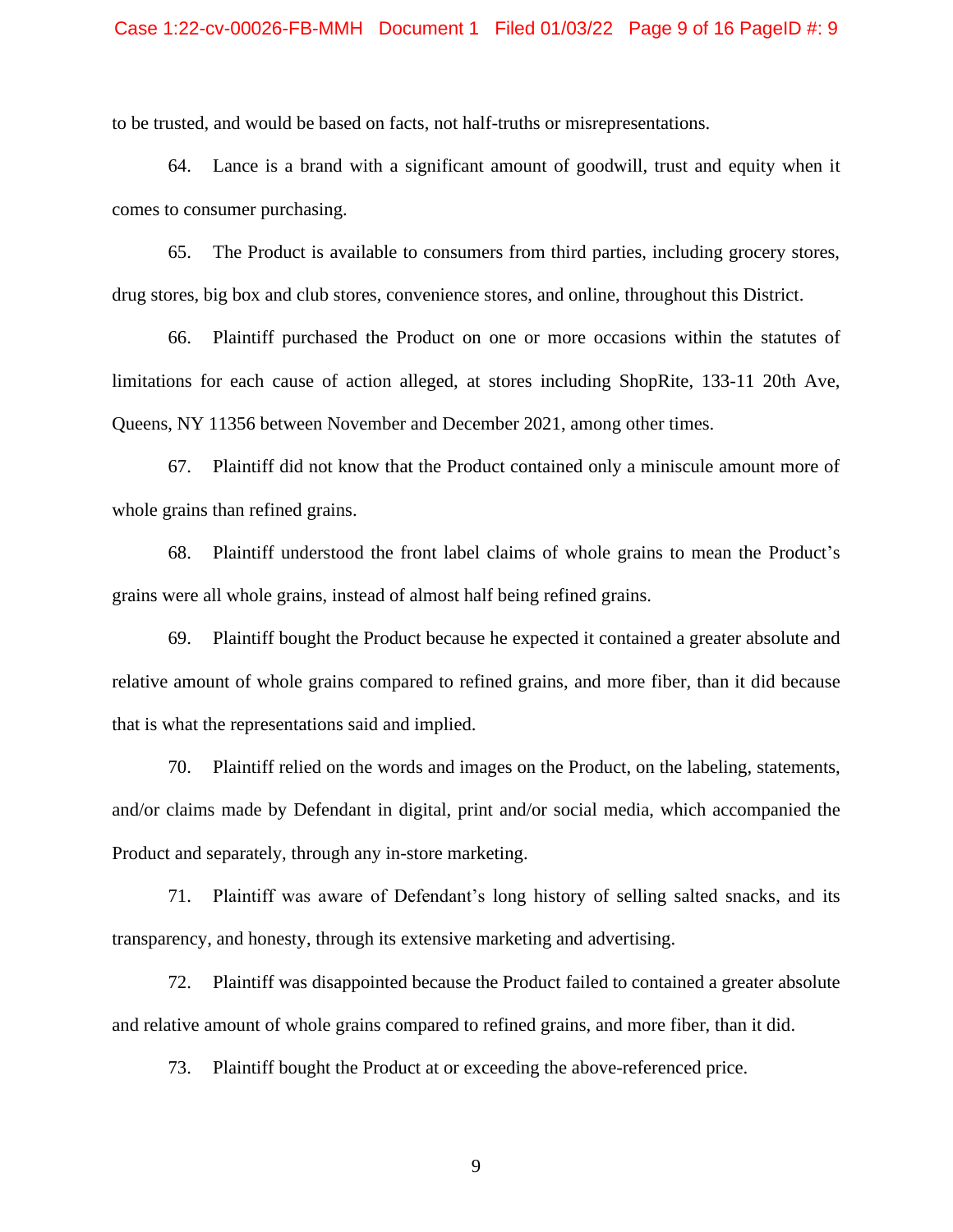74. Plaintiff would not have purchased the Product if he knew the representations and omissions were false and misleading or would have paid less for it.

75. Plaintiff chose between Defendant's Product and products represented similarly, but which did not misrepresent their attributes, features, and/or components.

76. The Product was worth less than what Plaintiff paid and he would not have paid as much absent Defendant's false and misleading statements and omissions.

77. Plaintiff intends to, seeks to, and will purchase the Product again when he can do so with the assurance the Product's representations are consistent with its abilities, attributes, and/or composition.

78. Plaintiff is unable to rely on the labeling and representations about the issues described here for not only this Product, but other similar products, because he is unsure of whether those representations are truthful.

#### Class Allegations

79. Plaintiff seeks certification under Fed. R. Civ. P. 23(b)(2) and (b)(3) of an:

**New York Class:** All persons in the State of New York who purchased the Product during the statutes of limitations for each cause of action alleged; and a

**Consumer Fraud Multi-State Class**: All persons in the States of Michigan, Iowa, Rhode Island, Georgia, North Dakota, Texas, New Mexico, Virginia, New Hampshire, South Dakota, and Oklahoma, who purchased the Product during the statutes of limitations for each cause of action alleged.

80. Common questions of law or fact predominate and include whether defendant's

representations were and are misleading and if plaintiff and class members are entitled to damages.

81. Plaintiff's claims and basis for relief are typical to other members because all were

subjected to the same unfair and deceptive representations and actions.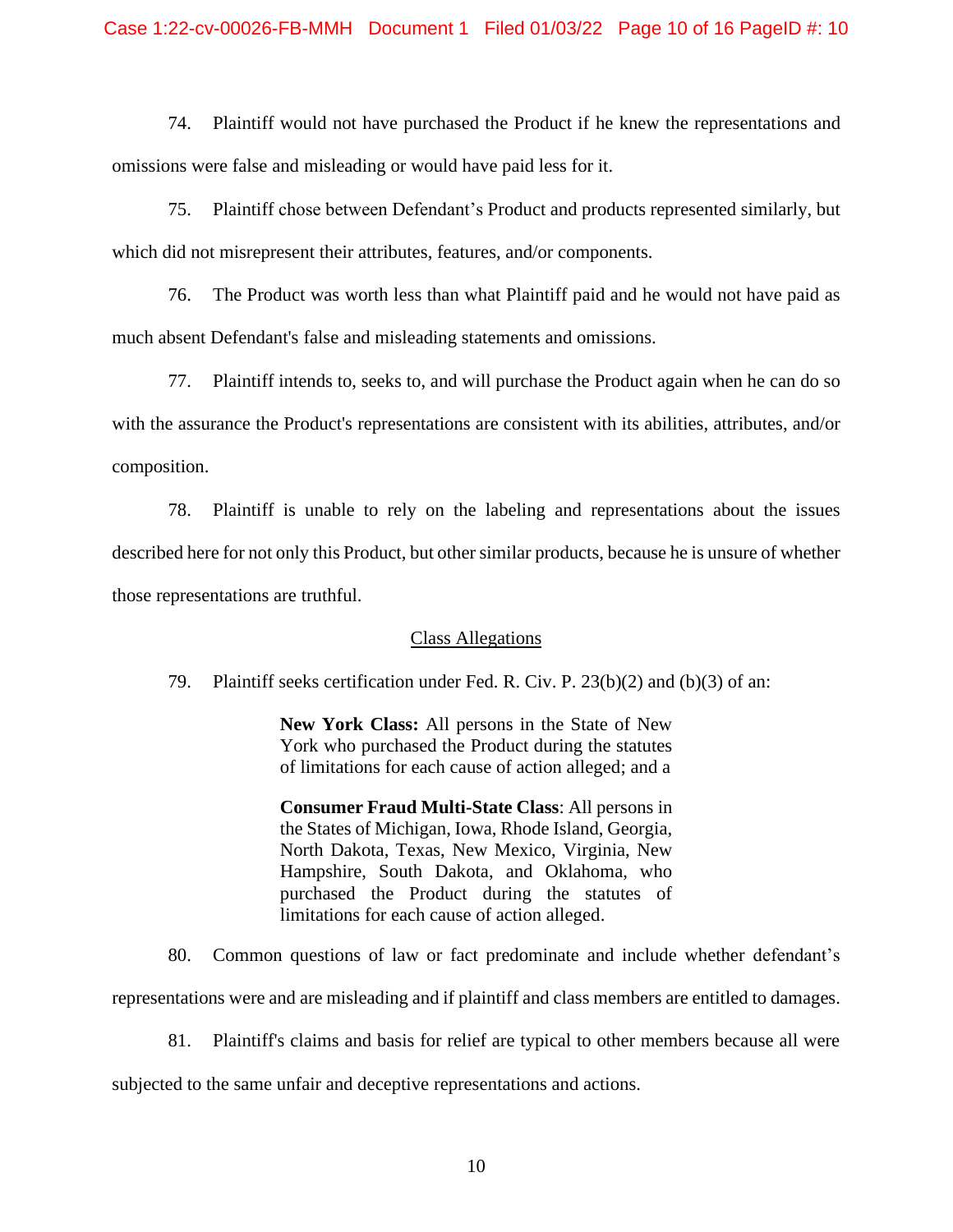82. Plaintiff is adequate representative because his interests do not conflict with other members.

83. No individual inquiry is necessary since the focus is only on defendant's practices and the class is definable and ascertainable.

84. Individual actions would risk inconsistent results, be repetitive and are impractical to justify, as the claims are modest relative to the scope of the harm.

85. Plaintiff's counsel is competent and experienced in complex class action litigation and intends to protect class members' interests adequately and fairly.

86. Plaintiff seeks class-wide injunctive relief because the practices continue.

# New York General Business Law ("GBL") §§ 349 & 350

#### (Consumer Protection Statute)

87. Plaintiff incorporates by reference all preceding paragraphs.

88. Plaintiff and class members desired to purchase a product that contained a greater absolute and relative amount of whole grains compared to refined grains, and more fiber, than it did.

89. Defendant's false and deceptive representations and omissions are material in that they are likely to influence consumer purchasing decisions.

90. Defendant misrepresented the Product through statements, omissions, ambiguities, half-truths and/or actions.

91. Plaintiff and class members would not have purchased the Product or paid as much if the true facts had been known, suffering damages.

92. Defendant misrepresented the Product through statements, omissions, ambiguities, half-truths and/or actions.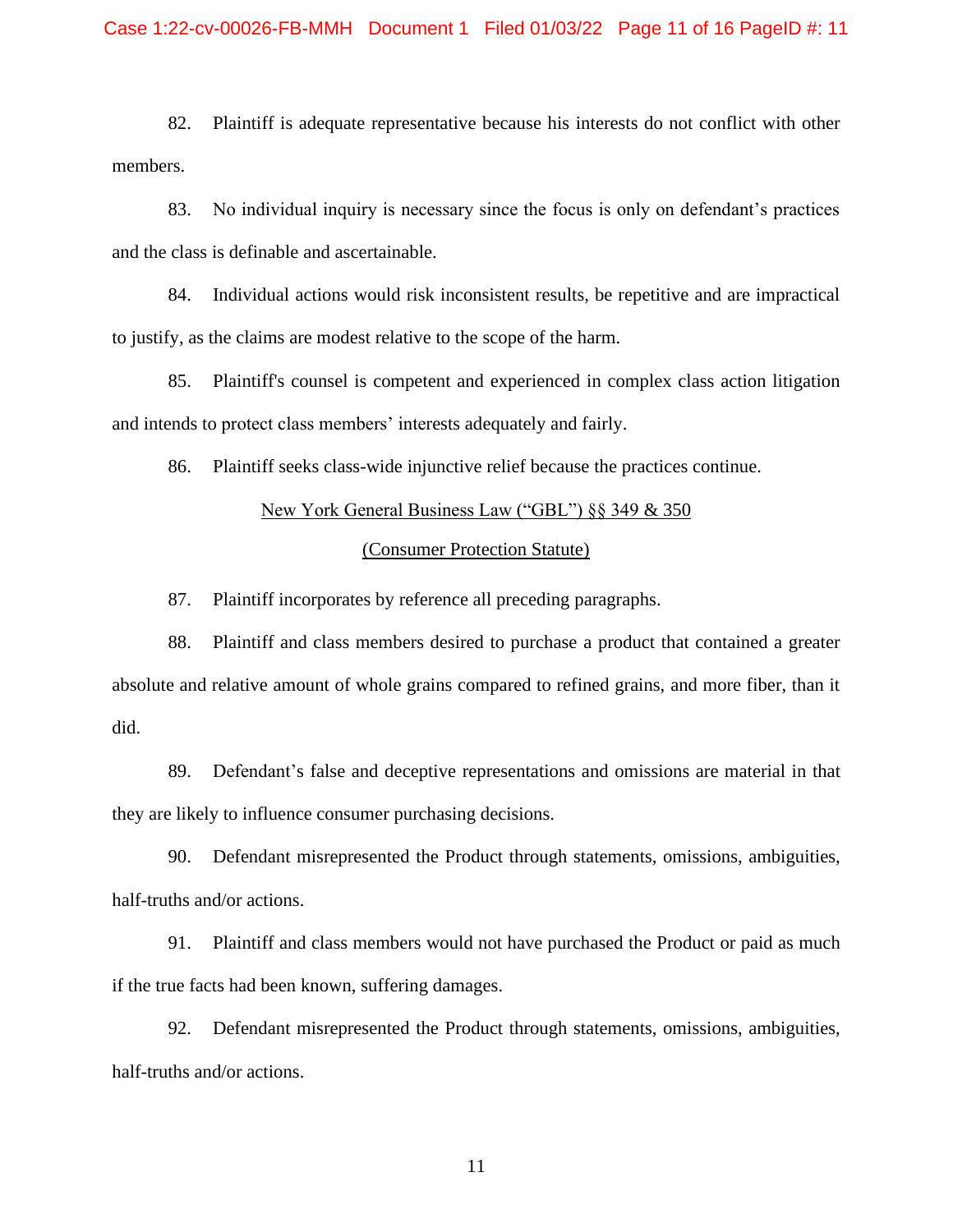93. Plaintiff relied on the representations that the Product contained a greater absolute and relative amount of whole grains compared to refined grains, and more fiber, than it did.

94. Plaintiff and class members would not have purchased the Product or paid as much if the true facts had been known, suffering damages.

#### Violation of State Consumer Fraud Acts

#### (On Behalf of the Consumer Fraud Multi-State Class)

95. The Consumer Fraud Acts of the States in the Consumer Fraud Multi-State Class are similar to the above-referenced consumer protection statute and prohibit the use of unfair or deceptive business practices in the conduct of trade or commerce.

96. Defendant intended that each of members of the Consumer Fraud Multi-State Class would rely upon its deceptive conduct, and a reasonable person would in fact be misled by this deceptive conduct.

97. As a result of Defendant's use or employment of artifice, unfair or deceptive acts or business practices, each of the other members of the Consumer Fraud Multi-State Class, have sustained damages in an amount to be proven at trial.

98. In addition, Defendant's conduct showed motive, and the reckless disregard of the truth such that an award of punitive damages is appropriate.

## Breaches of Express Warranty, Implied Warranty of Merchantability/Fitness for a Particular Purpose and Magnuson Moss Warranty Act, 15 U.S.C. §§ 2301, *et seq*.

99. The Product was manufactured, identified, and sold by defendant and expressly and impliedly warranted to plaintiff and class members that it contained a greater absolute and relative amount of whole grains compared to refined grains, and more fiber, than it did.

100. Defendant directly marketed the Product to consumers through its advertisements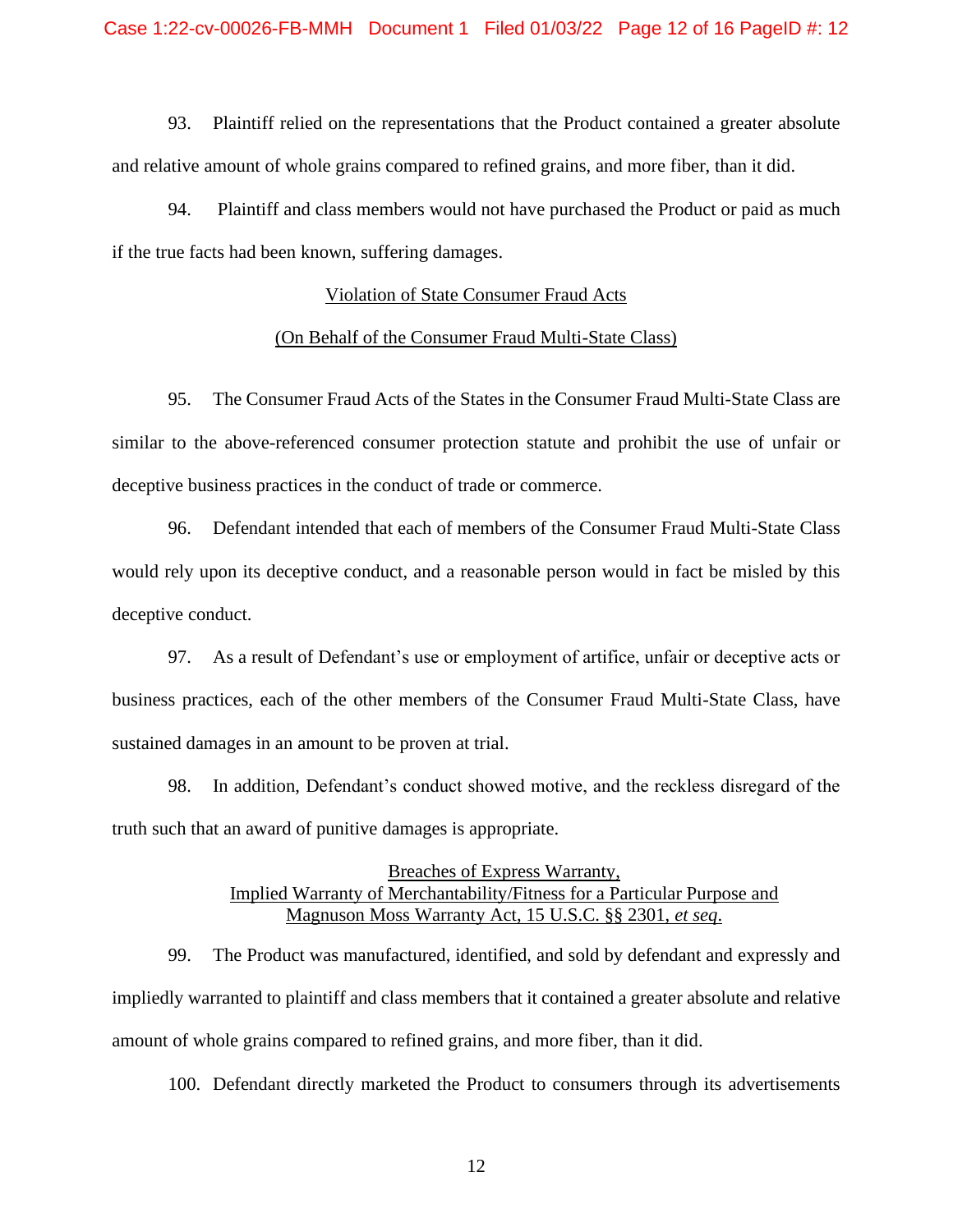and partnerships with other entities, through various forms of media, on the packaging, and in print circulars.

101. Defendant knew the product attributes that potential customers like Plaintiff were seeking and developed its marketing and labeling to directly meet those needs and desires.

102. Defendant's representations about the Product were conveyed in writing and promised it would be defect-free, and Plaintiff understood this meant the Product contained a greater absolute and relative amount of whole grains compared to refined grains, and more fiber, than it did

103. Defendant's representations affirmed and promised that the Product contained a greater absolute and relative amount of whole grains compared to refined grains, and more fiber, than it did.

104. Defendant described the Product as one which contained a greater absolute and relative amount of whole grains compared to refined grains, and more fiber, than it did, which became part of the basis of the bargain that the Product would conform to its affirmations and promises.

105. Defendant had a duty to disclose and/or provide non-deceptive descriptions and marketing of the Product.

106. This duty is based on Defendant's outsized role in the market for this type of Product, a trusted company known for its high quality products.

107. Plaintiff provided or will provide notice to defendant, its agents, representatives, retailers, and their employees.

108. Plaintiff hereby provides notice to Defendant that it has breached the express and implied warranties associated with the Product.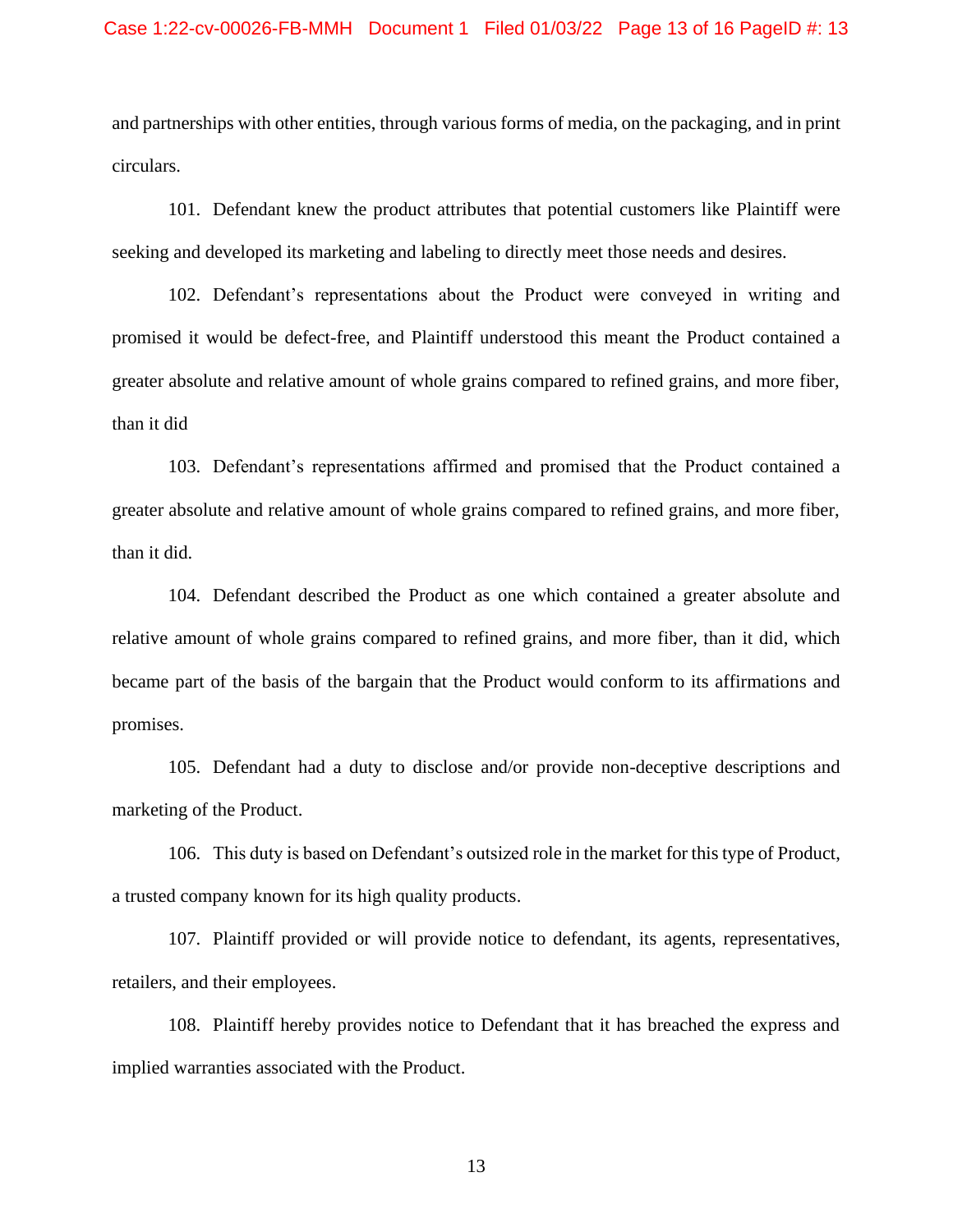#### Case 1:22-cv-00026-FB-MMH Document 1 Filed 01/03/22 Page 14 of 16 PageID #: 14

109. Defendant received notice and should have been aware of these issues due to complaints by regulators, competitors, and consumers, to its main offices, and by consumers through online forums.

110. The Product did not conform to its affirmations of fact and promises due to Defendant's actions.

111. The Product was not merchantable because it was not fit to pass in the trade as advertised, not fit for the ordinary purpose for which it was intended and did not conform to the promises or affirmations of fact made on the container or label.

112. The Product was not merchantable because Defendant had reason to know the particular purpose for which the Product was bought by Plaintiff, because he expected it contained a greater absolute and relative amount of whole grains compared to refined grains, and more fiber, than it did, and he relied on Defendant's skill or judgment to select or furnish such a suitable product.

113. Plaintiff and class members would not have purchased the Product or paid as much if the true facts had been known, suffering damages.

#### Negligent Misrepresentation

114. Defendant had a duty to truthfully represent the Product, which it breached.

115. This duty was non-delegable, and based on Defendant's position, holding itself out as having special knowledge and experience in this area, a trusted company known for its high quality products.

116. Defendant's representations regarding the Product went beyond the specific representations on the packaging, as they incorporated the extra-labeling promises and commitments to transparency and putting its customers first.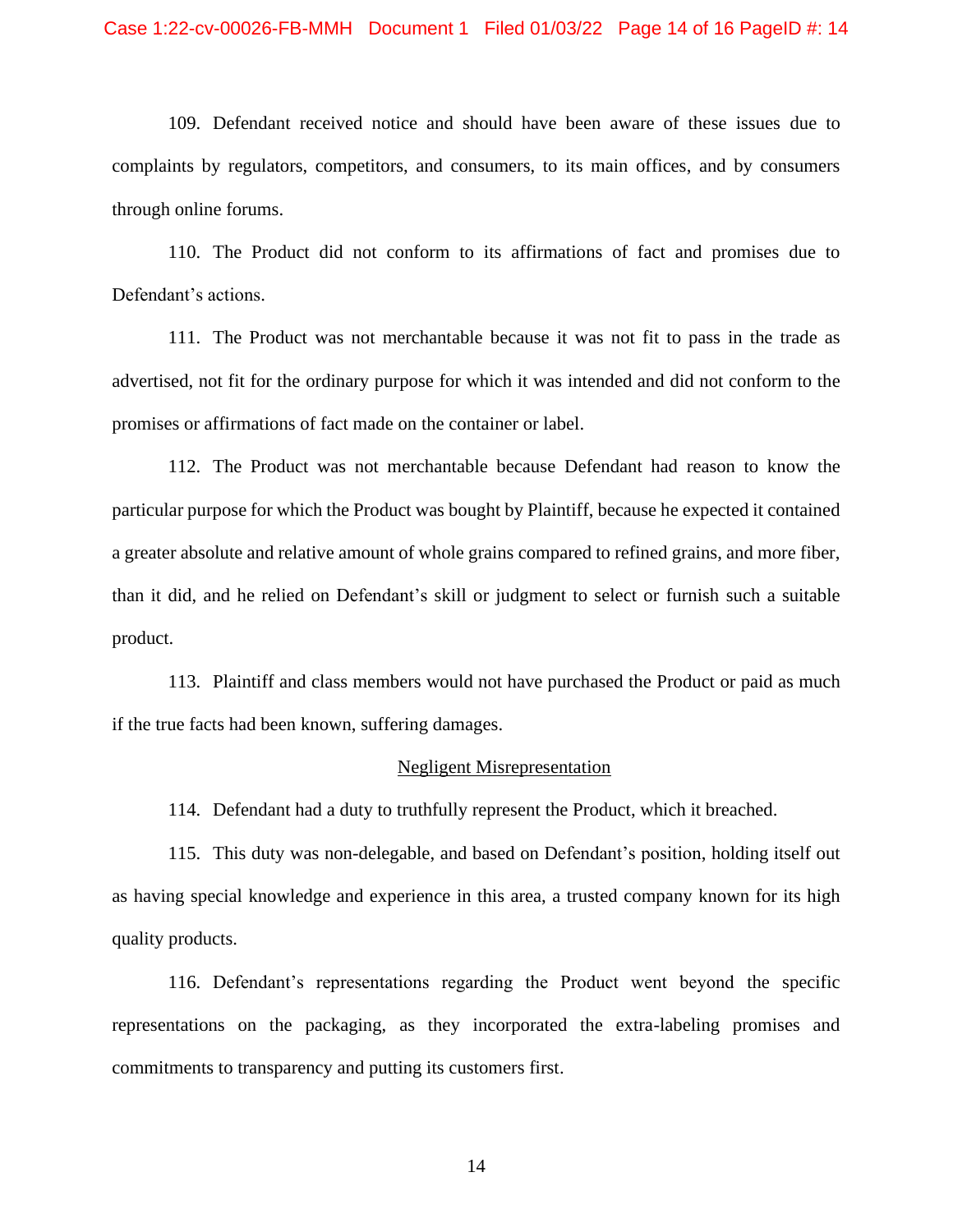#### Case 1:22-cv-00026-FB-MMH Document 1 Filed 01/03/22 Page 15 of 16 PageID #: 15

117. These promises were outside of the standard representations that other companies may make in a standard arms-length, retail context.

118. The representations took advantage of consumers' cognitive shortcuts made at the point-of-sale and their trust in Defendant.

119. Plaintiff and class members reasonably and justifiably relied on these negligent misrepresentations and omissions, which served to induce and did induce, their purchase of the Product.

120. Plaintiff and class members would not have purchased the Product or paid as much if the true facts had been known, suffering damages.

#### Fraud

121. Defendant misrepresented and/or omitted the attributes and qualities of the Product, that it contained a greater absolute and relative amount of whole grains compared to refined grains, and more fiber, than it did.

122. Moreover, the records Defendant is required to maintain, and/or the information inconspicuously disclosed to consumers, provided it with actual and/or constructive knowledge of the falsity of the representations.

123. Defendant knew of the issues described here yet did not address them.

124. Defendant's fraudulent intent is evinced by its knowledge that the Product was not consistent with its representations.

#### Unjust Enrichment

125. Defendant obtained benefits and monies because the Product was not as represented and expected, to the detriment and impoverishment of plaintiff and class members, who seek restitution and disgorgement of inequitably obtained profits.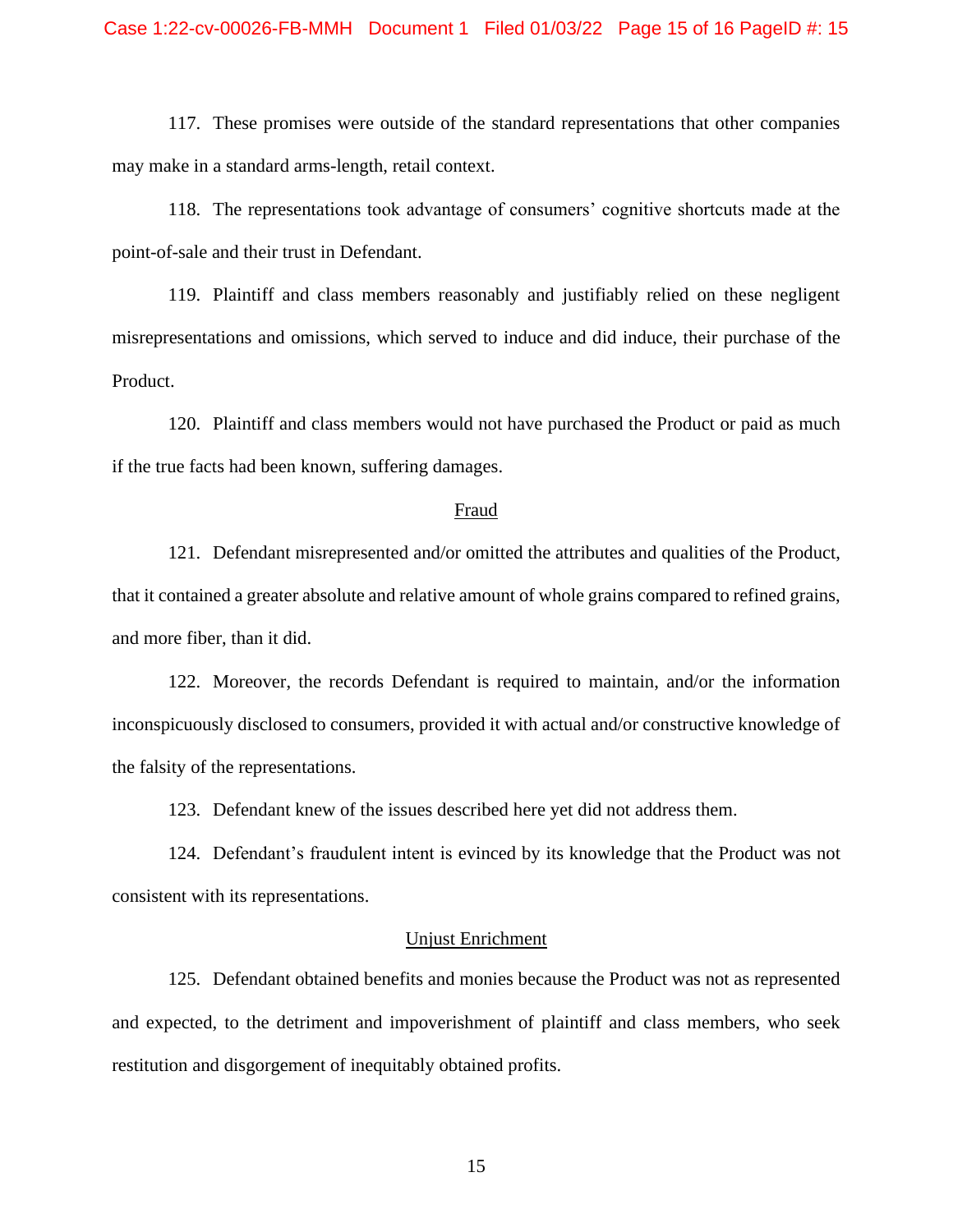#### Jury Demand and Prayer for Relief

Plaintiff demands a jury trial on all issues.

**WHEREFORE**, Plaintiff prays for judgment:

- 1. Declaring this a proper class action, certifying plaintiff as representative and the undersigned as counsel for the class;
- 2. Entering preliminary and permanent injunctive relief by directing defendant to correct the challenged practices to comply with the law;
- 3. Injunctive relief to remove, correct and/or refrain from the challenged practices and representations, and restitution and disgorgement for members of the class pursuant to the applicable laws;
- 4. Awarding monetary damages, statutory and/or punitive damages pursuant to any statutory claims and interest pursuant to the common law and other statutory claims;
- 5. Awarding costs and expenses, including reasonable fees for plaintiff's attorneys and experts; and
- 6. Other and further relief as the Court deems just and proper.

Dated: January 3, 2022

Respectfully submitted,

Sheehan & Associates, P.C. /s/Spencer Sheehan 60 Cuttermill Rd Ste 409 Great Neck NY 11021 Tel: (516) 268-7080 spencer@spencersheehan.com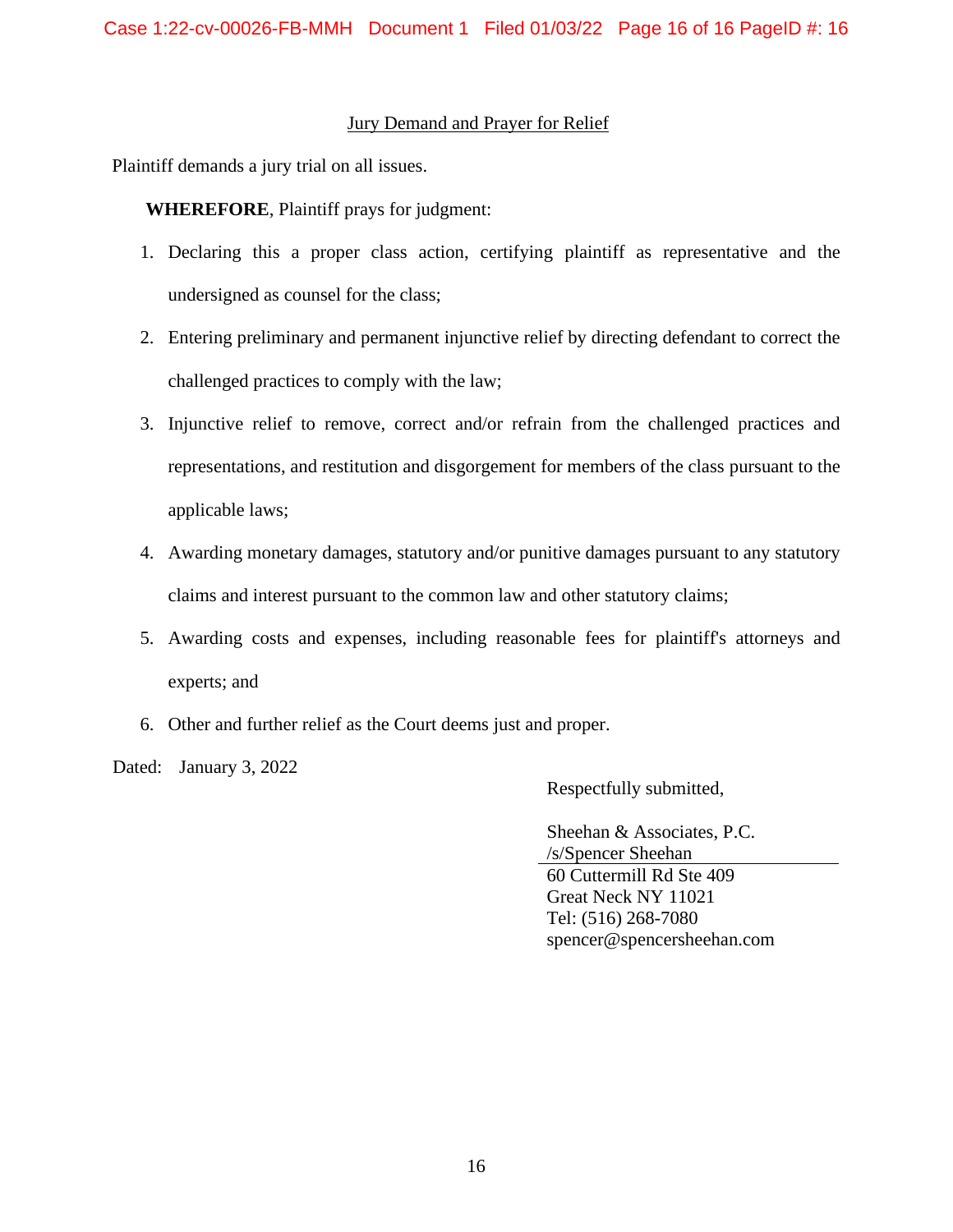# JS 44 (Rev. 02/19) **CIVIL COVER SHEET** Case 1:22-cv-00026-FB-MMH Document 1-1 Filed 01/03/22 Page 1 of 2 PageID #: 17

The JS 44 civil cover sheet and the information contained herein neither replace nor supplement the filing and service of pleadings or other papers as required by law, except as provided by local rules of court. This form,

| I. (a) PLAINTIFFS<br>Joseph Vazquez, individually and on behalf of all others<br>similarly situated                                                                                                                                        |                                                                                                                                                                                                                                                            |                                                                                                                                                                                                                       | <b>DEFENDANTS</b><br>Snyder's-Lance, Inc.                                                                                                                                                                 |                                                                                                                                                                         |                                                                                                                                                                                                                                                                                                                                |  |  |  |
|--------------------------------------------------------------------------------------------------------------------------------------------------------------------------------------------------------------------------------------------|------------------------------------------------------------------------------------------------------------------------------------------------------------------------------------------------------------------------------------------------------------|-----------------------------------------------------------------------------------------------------------------------------------------------------------------------------------------------------------------------|-----------------------------------------------------------------------------------------------------------------------------------------------------------------------------------------------------------|-------------------------------------------------------------------------------------------------------------------------------------------------------------------------|--------------------------------------------------------------------------------------------------------------------------------------------------------------------------------------------------------------------------------------------------------------------------------------------------------------------------------|--|--|--|
| (b) County of Residence of First Listed Plaintiff                                                                                                                                                                                          | (EXCEPT IN U.S. PLAINTIFF CASES)                                                                                                                                                                                                                           | <b>Oueens</b>                                                                                                                                                                                                         | NOTE:                                                                                                                                                                                                     | County of Residence of First Listed Defendant<br>(IN U.S. PLAINTIFF CASES ONLY)<br>IN LAND CONDEMNATION CASES, USE THE LOCATION OF<br>THE TRACT OF LAND INVOLVED.       |                                                                                                                                                                                                                                                                                                                                |  |  |  |
| (c) Attorneys (Firm Name, Address, and Telephone Number)<br>Sheehan & Associates, P.C., 60 Cuttermill Rd Ste 409 Great Neck NY<br>11021-3104 (516) 268-7080                                                                                |                                                                                                                                                                                                                                                            |                                                                                                                                                                                                                       | Attorneys (If Known)                                                                                                                                                                                      |                                                                                                                                                                         |                                                                                                                                                                                                                                                                                                                                |  |  |  |
| <b>II. BASIS OF JURISDICTION</b> (Place an "X" in One Box Only)                                                                                                                                                                            |                                                                                                                                                                                                                                                            |                                                                                                                                                                                                                       |                                                                                                                                                                                                           | <b>III. CITIZENSHIP OF PRINCIPAL PARTIES</b> (For Diversity Cases Only.)                                                                                                |                                                                                                                                                                                                                                                                                                                                |  |  |  |
| $\Box$ 1 U.S. Government<br>Plaintiff                                                                                                                                                                                                      | $\Box$ 3 Federal Question<br>(U.S. Government Not a Party)                                                                                                                                                                                                 |                                                                                                                                                                                                                       | (Check one box, only for plaintiff and one box for defendant.)<br>Citizen of This State                                                                                                                   | PTF<br>DEF<br>☑ 1<br>$\Box$ 1<br>Incorporated or Principal Place of<br><b>Business In This State</b>                                                                    | PTF<br>DEF<br>$\Box$ 4<br>$\Box$ 4                                                                                                                                                                                                                                                                                             |  |  |  |
| $\Box$ 2 U.S. Governmen<br>Defendant                                                                                                                                                                                                       | $\boxtimes$ 4 Diversity                                                                                                                                                                                                                                    | (Indicate Citizenship of Parties in Item III)                                                                                                                                                                         | Citizen of Another State                                                                                                                                                                                  | $\Box$ 2<br>$\Box$ 2<br>Incorporated and Principal Place<br>of Business In Another State                                                                                | ☑ 5<br>$\Box$ 5                                                                                                                                                                                                                                                                                                                |  |  |  |
|                                                                                                                                                                                                                                            |                                                                                                                                                                                                                                                            |                                                                                                                                                                                                                       | Citizen or Subject of a<br>Foreign Country                                                                                                                                                                | $\Box$ 3 Foreign Nation<br>$\Box$ 3                                                                                                                                     | $\Box$ 6<br>$\Box$ 6                                                                                                                                                                                                                                                                                                           |  |  |  |
| <b>IV. NATURE OF SUIT</b> (Place an "X" in One Box Only)                                                                                                                                                                                   |                                                                                                                                                                                                                                                            |                                                                                                                                                                                                                       |                                                                                                                                                                                                           |                                                                                                                                                                         |                                                                                                                                                                                                                                                                                                                                |  |  |  |
| <b>CONTRACT</b>                                                                                                                                                                                                                            | PERSONAL INJURY                                                                                                                                                                                                                                            | <b>TORTS</b>                                                                                                                                                                                                          | <b>FORFEITURE/PENALTY</b><br>□ 625 Drug Related Seizure                                                                                                                                                   | <b>BANKRUPTCY</b><br>$\Box$ 422 Appeal 28 USC 158                                                                                                                       | <b>OTHER STATUTES</b><br>□ 375 False Claims Act                                                                                                                                                                                                                                                                                |  |  |  |
| $\Box$ 110 Insurance<br>$\Box$ 120 Marine<br>$\Box$ 130 Miller Act<br>$\Box$ 140 Negotiable Instrument<br>$\Box$ 150 Recovery of Overpayment<br>& Enforcement of Judgment<br>$\Box$ 151 Medicare Act<br>$\Box$ 152 Recovery of Defaulted   | $\square$ 310 Airplane<br>$\square$ 315 Airplane Product<br>Liability<br>$\Box$ 320 Assault, Libel &<br>Slander<br>$\Box$ 330 Federal Employers'<br>Liability                                                                                              | PERSONAL INJURY<br>$\Box$ 365 Personal Injury -<br><b>Product Liability</b><br>$\Box$ 367 Health Care/<br>Pharmaceutical<br>Personal Injury<br><b>Product Liability</b><br>$\Box$ 368 Asbestos Personal               | of Property 21 USC 881<br>$\Box$ 690 Other                                                                                                                                                                | □ 423 Withdrawal<br>28 USC 157<br><b>PROPERTY RIGHTS</b><br>$\Box$ 820 Copyrights<br>$\Box$ 830 Patent<br>□ 840 Trademark                                               | $\Box$ 376 Qui Tam (31 USC<br>3729(a)<br>$\Box$ 400 State Reapportionment<br>$\Box$ 410 Antitrust<br>$\Box$ 430 Banks and Banking<br>$\Box$ 450 Commerce<br>$\Box$ 460 Deportation                                                                                                                                             |  |  |  |
| <b>Student Loans</b><br>(Excludes Veterans)<br>$\Box$ 153 Recovery of Overpayment<br>of Veteran's Benefits<br>$\Box$ 160 Stockholders' Suits<br>$\Box$ 190 Other Contract<br>$\Box$ 195 Contract Product Liability<br>$\Box$ 196 Franchise | $\square$ 340 Marine<br>$\Box$ 345 Marine Product<br>Liability<br>$\square$ 350 Motor Vehicle<br>$\Box$ 355 Motor Vehicle<br><b>Product Liability</b><br>$\Box$ 360 Other Personal<br>Injury<br>$\Box$ 362 Personal Injury -<br><b>Medical Malpractice</b> | <b>Injury Product</b><br>Liability<br>PERSONAL PROPERTY<br>☑ 370 Other Fraud<br>$\Box$ 371 Truth in Lending<br>$\Box$ 380 Other Personal<br>Property Damage<br>$\Box$ 385 Property Damage<br><b>Product Liability</b> | <b>LABOR</b><br>$\square$ 710 Fair Labor Standards<br>Act<br>□ 720 Labor/Management<br>Relations<br>□ 740 Railway Labor Act<br>□ 751 Family and Medical<br>Leave Act<br>$\Box$ 790 Other Labor Litigation | <b>SOCIAL SECURITY</b><br>$\Box$ 861 HIA (1395ff)<br>□ 862 Black Lung (923)<br>$\Box$ 863 DIWC/DIWW (405(g))<br>$\square$ 864 SSID Title XVI<br>$\Box$ 865 RSI (405(g)) | $\Box$ 470 Racketeer Influenced and<br>Corrupt Organizations<br>480 Consumer Credit<br>□.<br>$\Box$<br>490 Cable/Sat TV<br>$\Box$ 850 Securities/Commodities/<br>Exchange<br>$\Box$ 890 Other Statutory Actions<br>$\Box$<br>891 Agricultural Acts<br>893 Environmental Matters<br>$\Box$<br>$\Box$ 895 Freedom of Information |  |  |  |
| <b>REAL PROPERTY</b><br>$\square$ 210 Land Condemnation<br>$\Box$ 220 Foreclosure<br>$\Box$ 230 Rent Lease & Ejectment<br>$\Box$ 240 Torts to Land<br>$\Box$ 245 Tort Product Liability<br>$\Box$ 290 All Other Real Property              | <b>CIVIL RIGHTS</b><br>$\Box$ 440 Other Civil Rights<br>$\Box$ 441 Voting<br>$\Box$ 442 Employment<br>$\Box$ 443 Housing/<br>Accommodations<br>$\square$ 445 Amer. w/Disabilities-                                                                         | <b>PRISONER PETITIONS</b><br><b>Habeas Corpus:</b><br>$\Box$ 463 Alien Detainee<br>$\Box$ 510 Motions to Vacate<br>Sentence<br>$\square$ 530 General<br>$\Box$ 535 Death Penalty                                      | $\Box$ 791 Employee Retirement<br>Income Security Act<br><b>IMMIGRATION</b>                                                                                                                               | <b>FEDERAL TAX SUITS</b><br>□ 870 Taxes (U.S. Plaintiff<br>or Defendant)<br>□ 871 IRS-Third Party<br>26 USC 7609                                                        | Act<br>$\Box$ 896 Arbitration<br>□ 899 Administrative Procedure<br>Act/Review or Appeal of<br>Agency Decision<br>$\Box$ 950 Constitutionality of<br><b>State Statutes</b>                                                                                                                                                      |  |  |  |
|                                                                                                                                                                                                                                            | Employment<br>$\square$ 446 Amer. w/Disabilities-<br>Other<br>$\square$ 448 Education                                                                                                                                                                      | Other:<br>$\Box$ 540 Mandamus & Other<br>$\Box$ 550 Civil Rights<br>$\Box$ 555 Prison Condition<br>$\Box$ 560 Civil Detainee -<br>Conditions of<br>Confinement                                                        | $\Box$ 462 Naturalization Application<br>$\Box$ 465 Other Immigration<br>Actions                                                                                                                          |                                                                                                                                                                         |                                                                                                                                                                                                                                                                                                                                |  |  |  |
| V. ORIGIN (Place an "X" in One Box Only)<br>$\boxtimes$ 1 Original<br>Proceeding                                                                                                                                                           | $\Box$ 2 Removed from<br>$\Box$ 3<br><b>State Court</b>                                                                                                                                                                                                    | Remanded from<br>Appellate Court                                                                                                                                                                                      | $\Box$ 4 Reinstated or<br>Reopened<br>(specify)                                                                                                                                                           | $\Box$ 5 Transferred from<br>$\Box$ 6 Multidistrict<br><b>Another District</b><br>Litigation                                                                            |                                                                                                                                                                                                                                                                                                                                |  |  |  |
| VI. CAUSE OF ACTION                                                                                                                                                                                                                        | 28 USC § 1332<br>Brief description of cause:                                                                                                                                                                                                               |                                                                                                                                                                                                                       | Cite the U.S. Civil Statute under which you are filing (Do not cite jurisdictional statutes unless diversity):                                                                                            |                                                                                                                                                                         |                                                                                                                                                                                                                                                                                                                                |  |  |  |
| <b>VII. REQUESTED IN</b><br><b>COMPLAINT:</b>                                                                                                                                                                                              | False advertising<br>☑<br>UNDER RULE 23, F.R.Cv.P.                                                                                                                                                                                                         | CHECK IF THIS IS A CLASS ACTION                                                                                                                                                                                       | <b>DEMAND \$</b><br>5,000,000                                                                                                                                                                             | <b>JURY DEMAND:</b>                                                                                                                                                     | CHECK YES only if demanded in complaint:<br>$\boxtimes$ Yes<br>$\square$ No                                                                                                                                                                                                                                                    |  |  |  |
| VIII. RELATED CASE(S)<br><b>IF ANY</b>                                                                                                                                                                                                     | (See instructions):                                                                                                                                                                                                                                        | <b>JUDGE</b>                                                                                                                                                                                                          |                                                                                                                                                                                                           | <b>DOCKET NUMBER</b>                                                                                                                                                    |                                                                                                                                                                                                                                                                                                                                |  |  |  |
| <b>DATE</b><br>1/3/2022                                                                                                                                                                                                                    |                                                                                                                                                                                                                                                            | SIGNATURE OF ATTORNEY OF RECORD<br>/s/ Spencer Sheehan                                                                                                                                                                |                                                                                                                                                                                                           |                                                                                                                                                                         |                                                                                                                                                                                                                                                                                                                                |  |  |  |
| <b>FOR OFFICE USE ONLY</b>                                                                                                                                                                                                                 |                                                                                                                                                                                                                                                            |                                                                                                                                                                                                                       |                                                                                                                                                                                                           |                                                                                                                                                                         |                                                                                                                                                                                                                                                                                                                                |  |  |  |
| <b>RECEIPT#</b>                                                                                                                                                                                                                            | <b>AMOUNT</b>                                                                                                                                                                                                                                              | <b>APPLYING IFP</b>                                                                                                                                                                                                   | <b>JUDGE</b>                                                                                                                                                                                              | MAG. JUDGE                                                                                                                                                              |                                                                                                                                                                                                                                                                                                                                |  |  |  |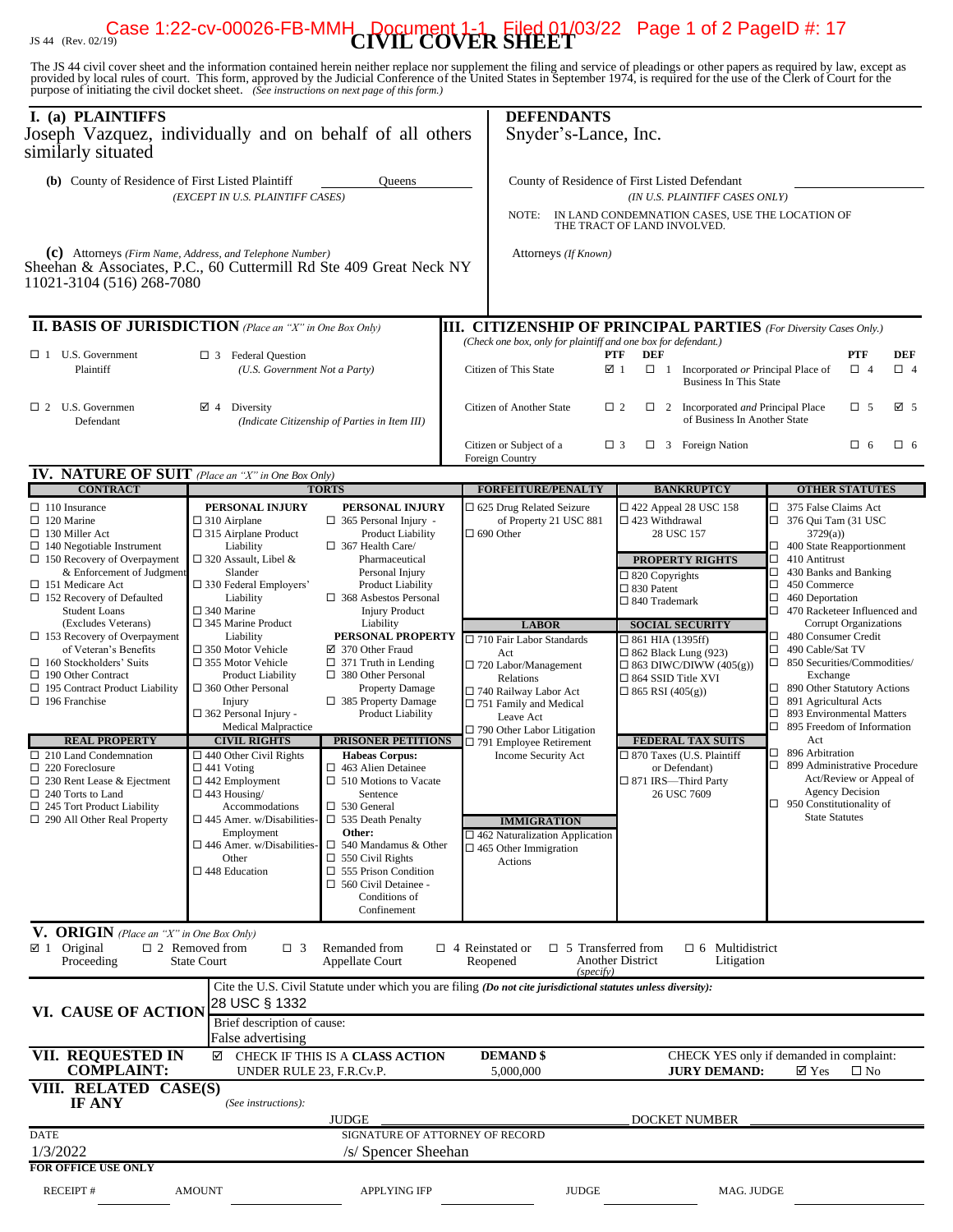#### *C***EFFELINGATION OF ARBITRATION ELECTBILITY** Case 1:22-cv-00026FFBLMMH DOUMER TRELLARY TRELLARY DURING AND TRELLARY SEE EXTITUTE TO A PageID #: 18<br>Local Arbitration Rule 83.7 provides that with certain exceptions, actions seeking money damages only in an amount not i

exclusive of interest and costs, are eligible for compulsory arbitration. The amount of damages is presumed to be below the threshold amount unless a certification to the contrary is filed.

| Case is Eligible for Arbitration |                                                                                                                                                                                               |             |           |                                                                             |
|----------------------------------|-----------------------------------------------------------------------------------------------------------------------------------------------------------------------------------------------|-------------|-----------|-----------------------------------------------------------------------------|
|                                  | Spencer Sheehan<br>compulsory arbitration for the following reason(s):                                                                                                                        | counsel for | plaintiff | , do hereby certify that the above captioned civil action is ineligible for |
| IV                               | monetary damages sought are in excess of \$150,000, exclusive of interest and costs,<br>the complaint seeks injunctive relief,<br>the matter is otherwise ineligible for the following reason |             |           |                                                                             |
|                                  |                                                                                                                                                                                               |             |           | <b>DISCLOSURE STATEMENT - FEDERAL RULES CIVIL PROCEDURE 7.1</b>             |

Identify any parent corporation and any publicly held corporation that owns 10% or more or its stocks:

# **RELATED CASE STATEMENT (Section VIII on the Front of this Form)**

Please list all cases that are arguably related pursuant to Division of Business Rule 50.3.1 in Section VIII on the front of this form. Rule 50.3.1 (a) provides that "A civil case is "related" to another civil case for purposes of this guideline when, because of the similarity of facts and legal issues or because the cases arise from the same transactions or events, a substantial saving of judicial resources is likely to result from assigning both cases to the same judge and magistrate judge." Rule 50.3.1 (b) provides that "A civil case shall not be deemed "related" to another civil case merely because the civil case: (A) involves identical legal issues, or (B) involves the same parties." Rule 50.3.1 (c) further provides that "Presumptively, and subject to the power of a judge to determine otherwise pursuant to paragraph (d), civil cases shall not be deemed to be "related" unless both cases are still pending before the court."

#### **NY-E DIVISION OF BUSINESS RULE 50.1(d)(2)**

| 1.) | County?                                                   | Yes                            | IV             | <b>No</b>               |   | Is the civil action being filed in the Eastern District removed from a New York State Court located in Nassau or Suffolk                                                                                                                                                                                                                                                                                               |  |
|-----|-----------------------------------------------------------|--------------------------------|----------------|-------------------------|---|------------------------------------------------------------------------------------------------------------------------------------------------------------------------------------------------------------------------------------------------------------------------------------------------------------------------------------------------------------------------------------------------------------------------|--|
| 2.) | If you answered "no" above:<br>County?                    | Yes                            | ☑              | No.                     |   | a) Did the events or omissions giving rise to the claim or claims, or a substantial part thereof, occur in Nassau or Suffolk                                                                                                                                                                                                                                                                                           |  |
|     | District?                                                 | Yes<br>$\overline{\mathsf{M}}$ |                | No                      |   | b) Did the events or omissions giving rise to the claim or claims, or a substantial part thereof, occur in the Eastern                                                                                                                                                                                                                                                                                                 |  |
|     | received:                                                 |                                |                |                         |   | c) If this is a Fair Debt Collection Practice Act case, specify the County in which the offending communication was                                                                                                                                                                                                                                                                                                    |  |
|     | Suffolk County?                                           | Yes                            | N <sub>0</sub> |                         |   | If your answer to question 2 (b) is "No," does the defendant (or a majority of the defendants, if there is more than one) reside in Nassau or<br>Suffolk County, or, in an interpleader action, does the claimant (or a majority of the claimants, if there is more than one) reside in Nassau or<br>(Note: A corporation shall be considered a resident of the County in which it has the most significant contacts). |  |
|     |                                                           |                                |                | <b>BAR ADMISSION</b>    |   |                                                                                                                                                                                                                                                                                                                                                                                                                        |  |
|     |                                                           |                                |                |                         |   | I am currently admitted in the Eastern District of New York and currently a member in good standing of the bar of this court.                                                                                                                                                                                                                                                                                          |  |
|     |                                                           | ☑                              | Yes            |                         |   | <b>No</b>                                                                                                                                                                                                                                                                                                                                                                                                              |  |
|     |                                                           |                                |                |                         |   | Are you currently the subject of any disciplinary action (s) in this or any other state or federal court?                                                                                                                                                                                                                                                                                                              |  |
|     |                                                           |                                | Yes            | (If yes, please explain | ⊻ | No                                                                                                                                                                                                                                                                                                                                                                                                                     |  |
|     |                                                           |                                |                |                         |   |                                                                                                                                                                                                                                                                                                                                                                                                                        |  |
|     | I certify the accuracy of all information provided above. |                                |                |                         |   |                                                                                                                                                                                                                                                                                                                                                                                                                        |  |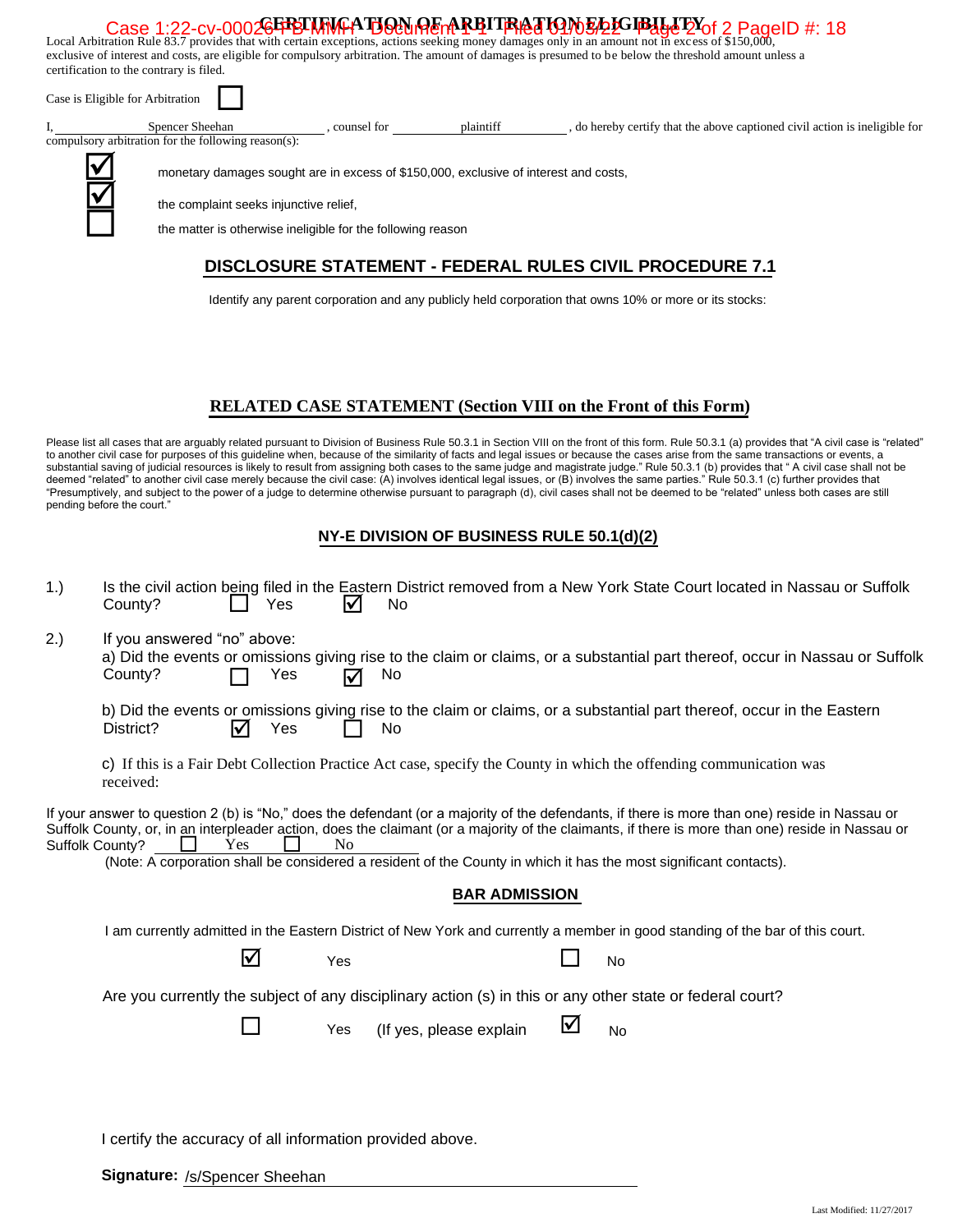AO 440 (Rev. 06/12) Summons in a Civil Action

# UNITED STATES DISTRICT COURT

for the

Eastern District of New York

) ) ) ) ) ) ) ) ) ) )

Joseph Vazquez, individually and on behalf of all others similarly situated,

 *Plaintiff(s)*

Snyder's-Lance, Inc.,

 *Defendant(s)*

# )

v.  $\frac{1}{22}$  Civil Action No. 1:22-cv-00026

# **SUMMONS IN A CIVIL ACTION**

To: *(Defendant's name and address)* Snyder's-Lance, Inc.

c/o C T Corporation System 160 Mine Lake Ct Ste 200 Raleigh NC 27615-6417

A lawsuit has been filed against you.

Within 21 days after service of this summons on you (not counting the day you received it) — or 60 days if you are the United States or a United States agency, or an officer or employee of the United States described in Fed. R. Civ. P. 12 (a)(2) or  $(3)$  — you must serve on the plaintiff an answer to the attached complaint or a motion under Rule 12 of the Federal Rules of Civil Procedure. The answer or motion must be served on the plaintiff or plaintiff's attorney, whose name and address are: Sheehan & Associates, P.C., 60 Cuttermill Rd Ste 409 Great Neck NY 11021-3104 (516) 268-7080

If you fail to respond, judgment by default will be entered against you for the relief demanded in the complaint. You also must file your answer or motion with the court.

*CLERK OF COURT*

Date:

 *Signature of Clerk or Deputy Clerk*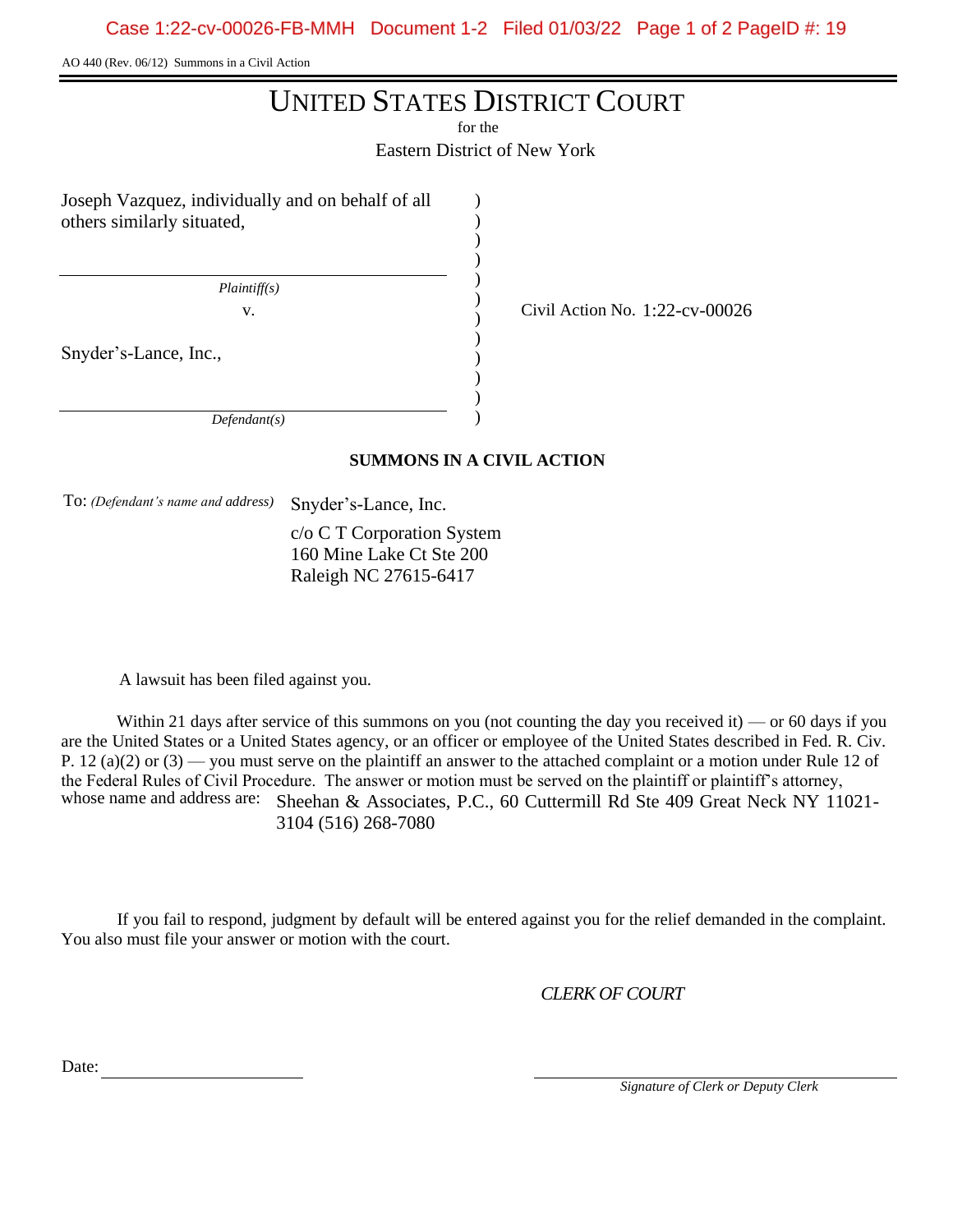AO 440 (Rev. 06/12) Summons in a Civil Action (Page 2)

Civil Action No. 1:22-cv-00026

#### **PROOF OF SERVICE**

*(This section should not be filed with the court unless required by Fed. R. Civ. P. 4 (l))*

|                         | was received by me on $(data)$                                                              |                                                                                                                       |      |          |
|-------------------------|---------------------------------------------------------------------------------------------|-----------------------------------------------------------------------------------------------------------------------|------|----------|
|                         | $\Box$ I personally served the summons on the individual at (place)                         |                                                                                                                       |      |          |
|                         |                                                                                             | on (date)                                                                                                             | ; or |          |
|                         | $\Box$ I left the summons at the individual's residence or usual place of abode with (name) |                                                                                                                       |      |          |
|                         |                                                                                             | , a person of suitable age and discretion who resides there,                                                          |      |          |
| on (date)               |                                                                                             | , and mailed a copy to the individual's last known address; or                                                        |      |          |
|                         | $\Box$ I served the summons on (name of individual)                                         | <u> 1980 - Johann Barn, mars ann an t-Amhain Aonaichte ann an t-Amhain Aonaichte ann an t-Amhain Aonaichte ann an</u> |      | , who is |
|                         | designated by law to accept service of process on behalf of (name of organization)          |                                                                                                                       |      |          |
|                         |                                                                                             | on $(data)$                                                                                                           | ; or |          |
|                         | $\Box$ I returned the summons unexecuted because                                            |                                                                                                                       |      | : or     |
| $\Box$ Other (specify): |                                                                                             |                                                                                                                       |      |          |
| My fees are \$          |                                                                                             | for travel and $\$ for services, for a total of $\$$                                                                  |      |          |
|                         | I declare under penalty of perjury that this information is true.                           |                                                                                                                       |      |          |
| Date:                   |                                                                                             |                                                                                                                       |      |          |
|                         |                                                                                             | Server's signature                                                                                                    |      |          |
|                         |                                                                                             | Printed name and title                                                                                                |      |          |

*Server's address*

Additional information regarding attempted service, etc: